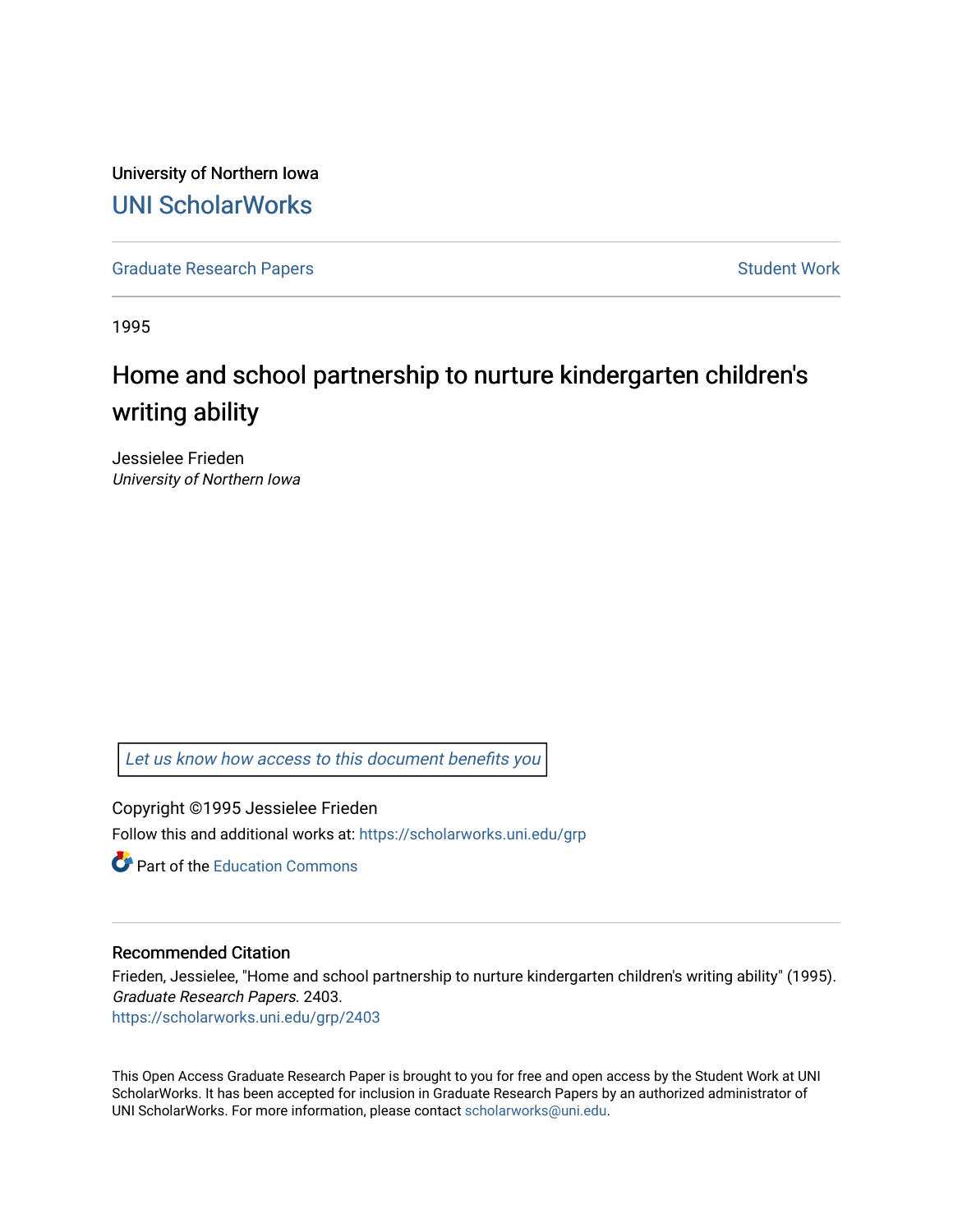# Home and school partnership to nurture kindergarten children's writing ability

# Abstract

The purpose of this project is to develop a home-school partnership in kindergarten, called Home + School = Writing. The goals of the program are to extend parents' understanding of the writing process and its value in young children's lives and to offer them suggestions about how the home can support children's emerging writing abilities. Before developing the program, a search of the professional literature will be conducted and then reviewed in the paper.

This open access graduate research paper is available at UNI ScholarWorks: <https://scholarworks.uni.edu/grp/2403>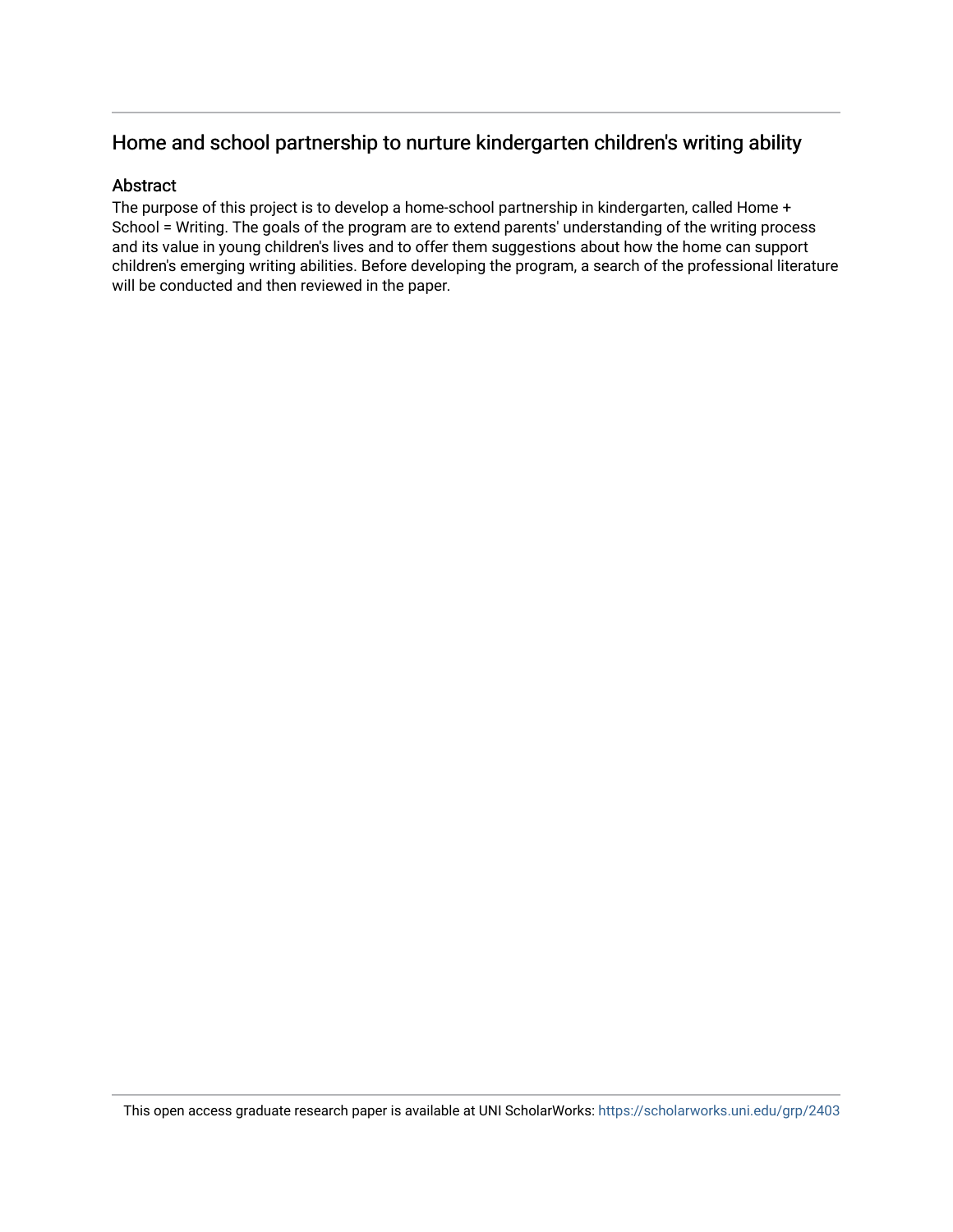Home and School Partnership to Nurture Kindergarten Children's Writing Ability

 $\int \frac{1}{2}$ 

A Graduate Project Submitted to the Department of Curriculum and Instruction In Partial Fulfillment of the Requirements for the Degree Master of Arts in Education UNIVERSITY OF NORTHERN IOWA

> by Jessielee Frieden May 1995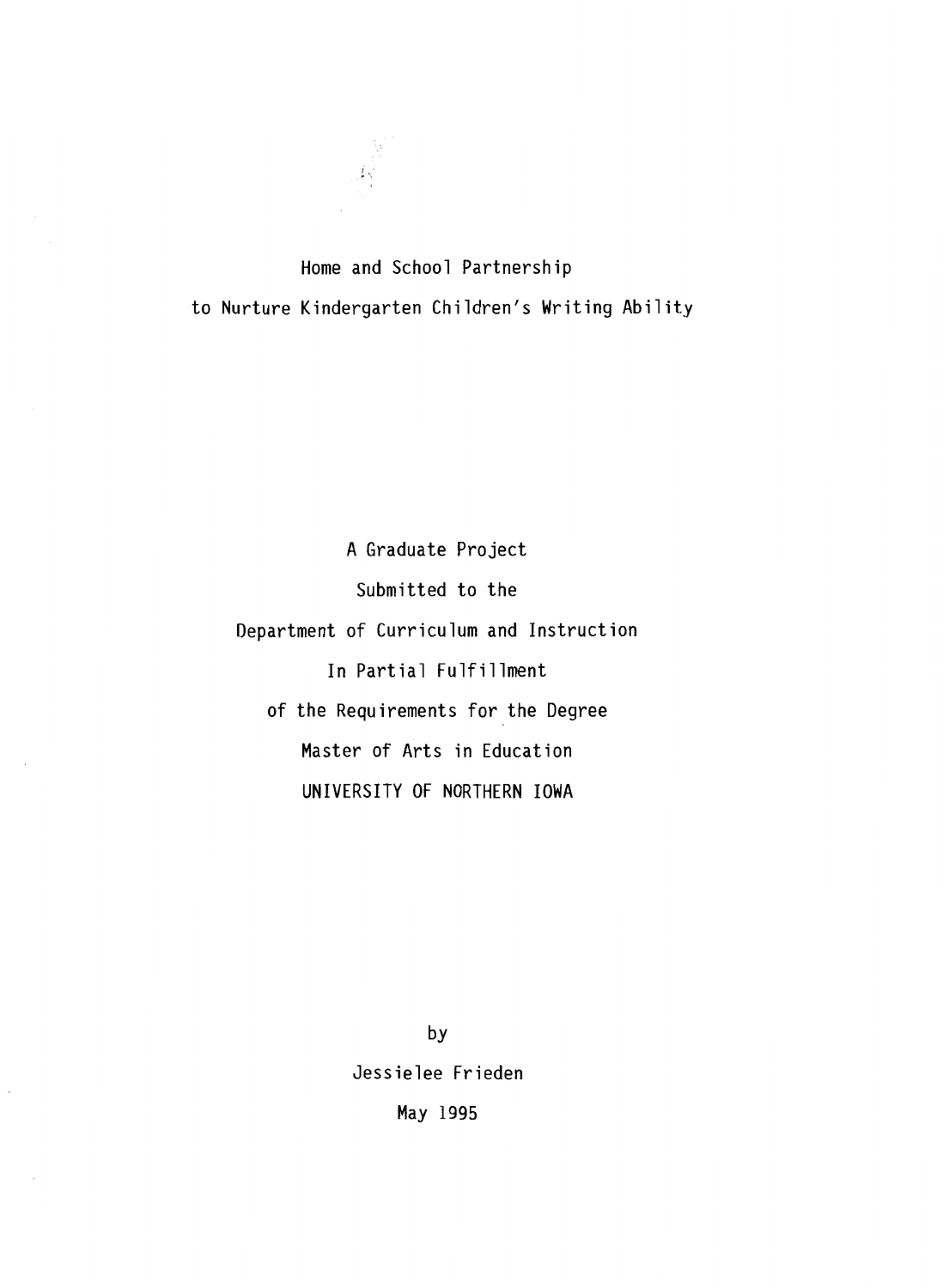This Project by: Jessielee Frieden

Entitled: Home and School Partnership to Nurture Kindergarten Children's Writing Ability

has been approved as meeting a project requirement for the Degree of Master of Arts in Education.

 $\frac{2}{2}$ 

Jeanne McLain Harms

Director of Research Paper

 $\frac{4}{2}\frac{6}{2}$ 

Jeanne McLain Harms

Graduate Faculty Adviser

 $\frac{6}{2}\frac{7}{5}$ <br>Date Approved Graduate Faculty Reader

Dale D. Johnson

Peggy Ishler

Date Approved **Head, Department of Curriculum** 'and✓ Instruction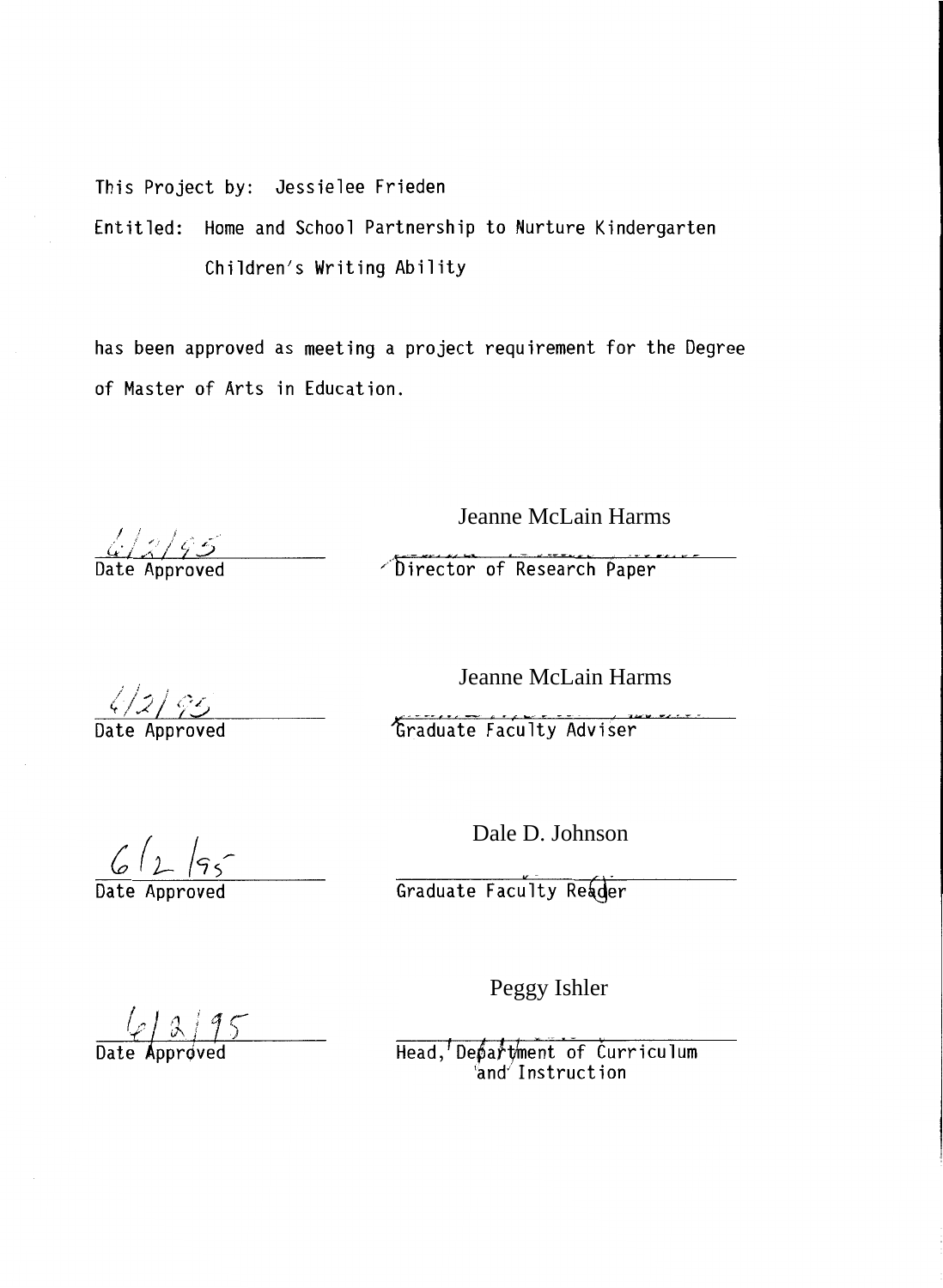#### Introduction

#### Rationale of the Project

The emerging literacy of young children is currently receiving much attention. In response to this concern, educators are recognizing that school-based reading and writing programs are more effective when parents are involved. Studies of reading achievement indicate that when children spend time reading outside the school environment, there are impressive gains; therefore, one would expect that time spent writing outside of school would result in gains in writing achievement (Reutzel & Fawson, 1990). Parents and educators need to work together to help children become lifelong readers and writers by creating environments with many reading and writing experiences and with adults modeling involvement in the reading and writing processes for real purposes (Rasinski & Fredericks, 1991).

#### Purpose of the Project

The purpose of this project is to develop a home-school partnership in kindergarten, called *Home+ School= Writing.* The goals of the program are to extend parents' understanding of the writing process and its value in young children's lives and to offer them suggestions about how the home can support children's emerging writing abilities. Before developing the program, a search of the professional literature will be conducted and then reviewed in the paper.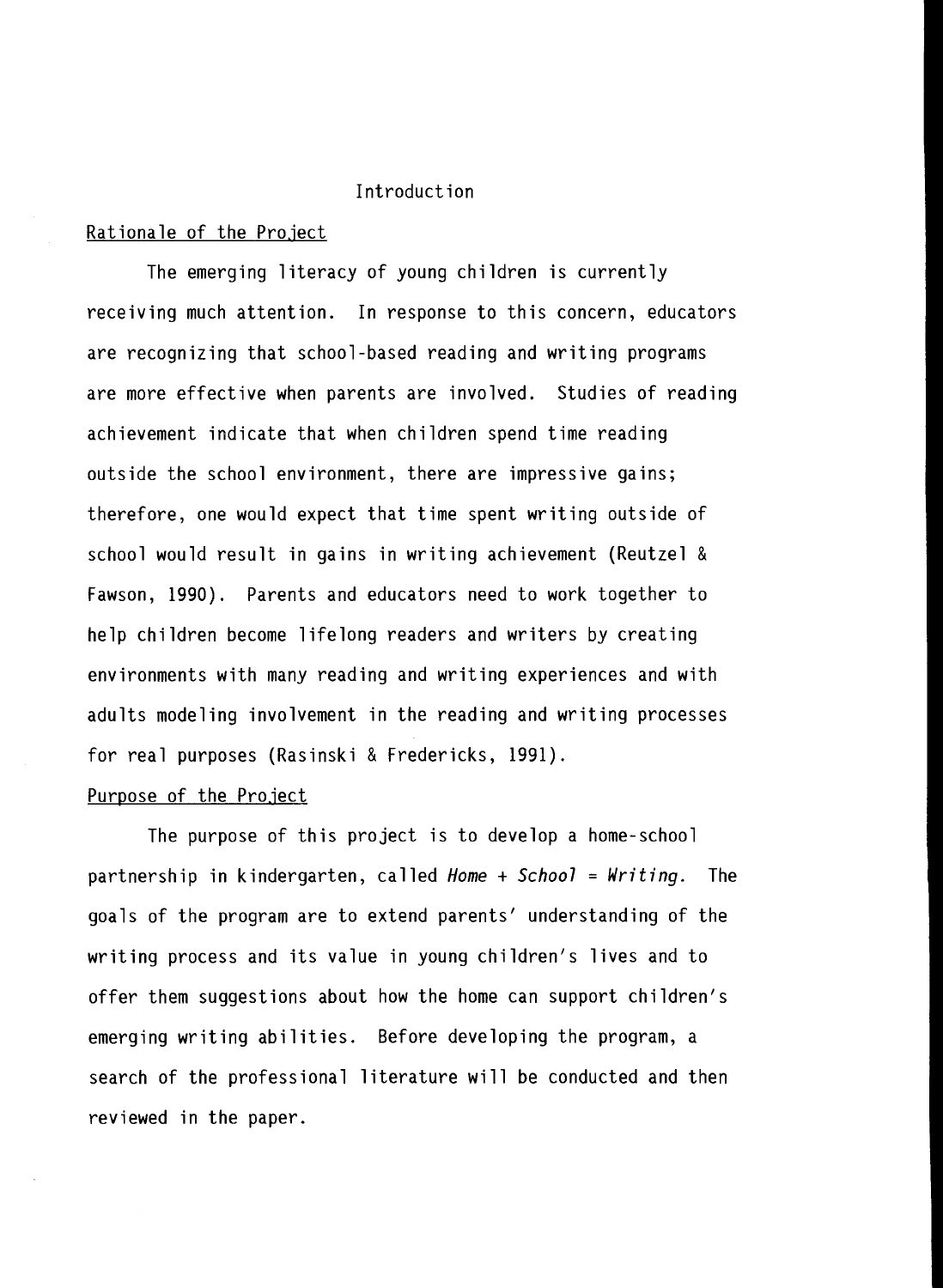# Importance of the Project

Parents need to understand that writing is as important as reading in children's lives. Reading and writing abilities develop simultaneously (Dailey, 1991). The processes of reading and writing are inseparable. When children write, they are also reading; therefore, reading and writing are connected (Calkins, 1983).

In the writer's school, much has been done to help parents nurture their young children's reading abilities, but little has been done with writing. When parents understand the writing process, they will know what to expect of their children and can encourage their writing.

## Procedures of the Project

In initiating this project, five families were chosen. A meeting was held with these parents at the beginning of the school year to discuss young children's responses while writing and to present the *Home+ School= Writing* project. At this meeting, parents were given two articles "Writing in Kindergarten," by Kathleen A. Dailey, and "The Second Best Reading Advice for Parents, by Timothy V. Rasinski and Anthony D. Fredericks. Main points from each article were highlighted for the parents with discussion and questions following. Parents were given the "Widely Held Expectations in Writing Development'' from *The Primary Program* (A Joint Project of the Nebraska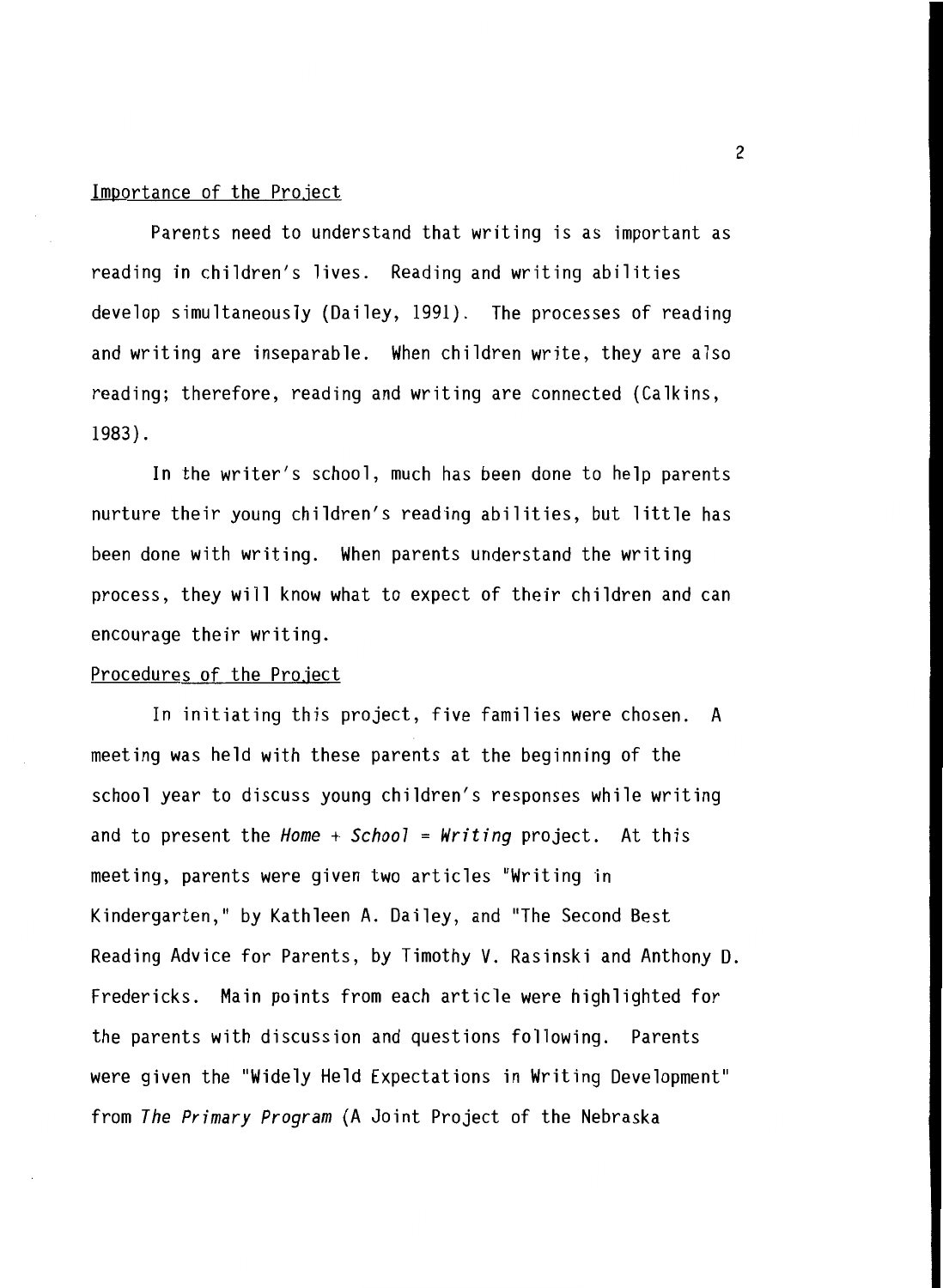Department of Education and Iowa Department of Education, 1993). This handout gave the parents an understanding of what to expect from their children's writing.

Booklets for the children's writing were given to each family at this meeting. The children shared with their parents what they have written. On the back of the children's written pieces, the parents wrote what their children had told them of their ideas in their written pieces. In most cases, the children's writing was unintelligible: scribbles, letters, and parts of words. Parents and their children were asked to write at least once a week in these booklets. The children brought their booklets to school and shared their writing with the teacher. The teacher contributed positive notes as well as suggestions on the back of the children's pieces under the parents' notes. As the project progresses, the children shared their writing with the principal.

#### Pertinent Terms to the Study

*Readjng and wrjtjng processes* refer to children's involvement in the language processes to create meaning.

*Early ljteracy* refers to young children's emerging language abilities.

*Nonphonetjc letter strjngs* are lists of letters children write to represent what they have to say but do not represent the conventional spelling.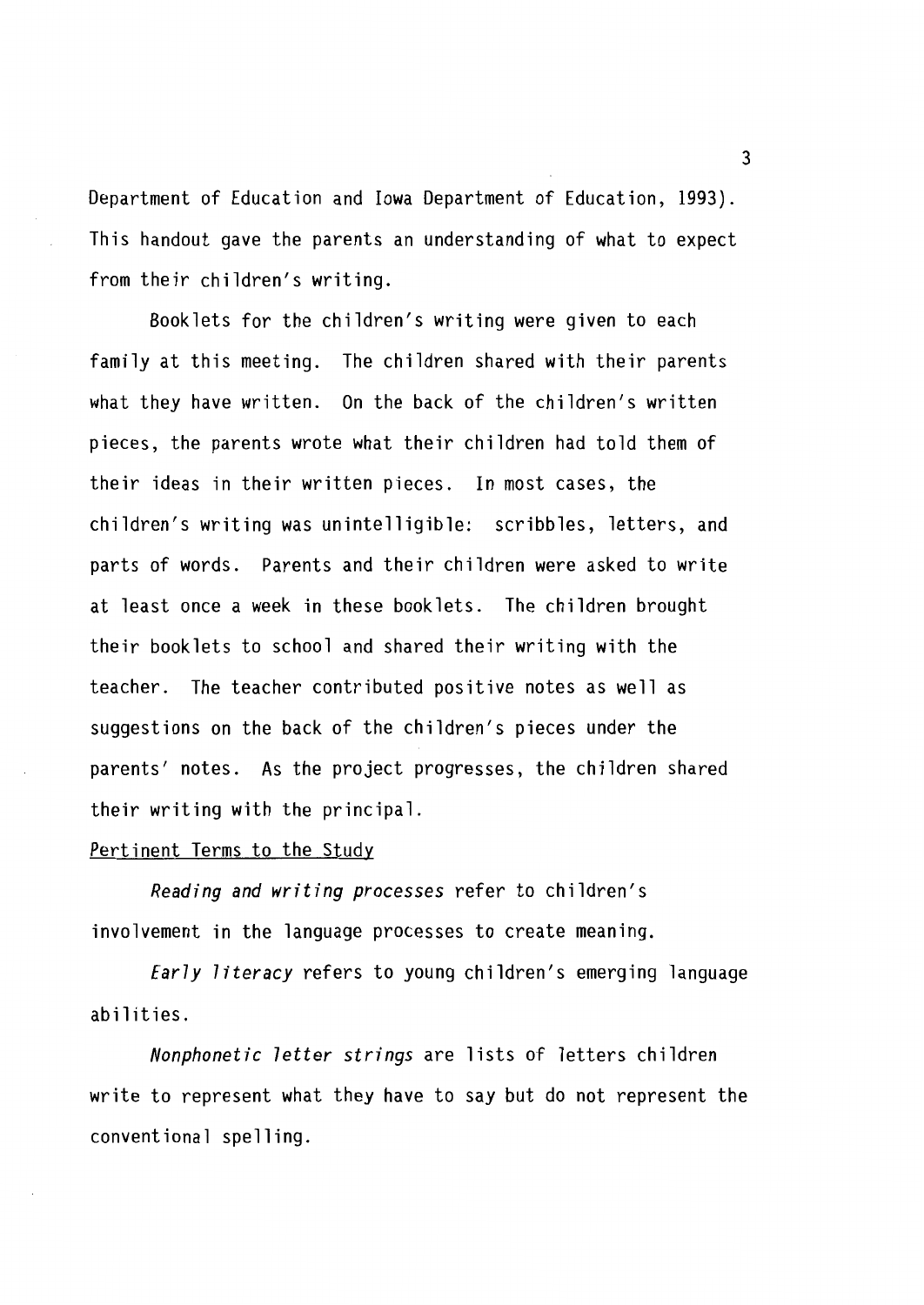*Phonetic (or invented) spelling* is lists of letters that represent sounds the children hear when writing words but do not represent conventional spelling.

*Conventional orthography* refers to the correct spelling of words.

#### Review of Professional Literature

Oral language, reading, and writing develop together and are interrelated in literate environments (Sulzby & Teale, 1991). Young children communicate by listening and speaking and both these processes support learning to read and write (Strickland & Morrow, 1988c). Walton (1989) relates, "Children grow into reading and writing the same way they develop oral language. When they are immersed in an environment that requires, uses, and demonstrates the usefulness of print, children explore, invent, create, and try out print-related activities" (p. 52). Learning to write is as natural for children as learning to talk (Hoffman, 1987). Children learn to write like they learn to speak by using a grafting process which is constructing letters and words from what they already know (Clay, 1987). An essential element in the literacy development of young children is to see their oral language written down (Danielson, 1992). When young children talk about their scribbling, they are giving meaning to their scribbles (Taylor & Strickland, 1986).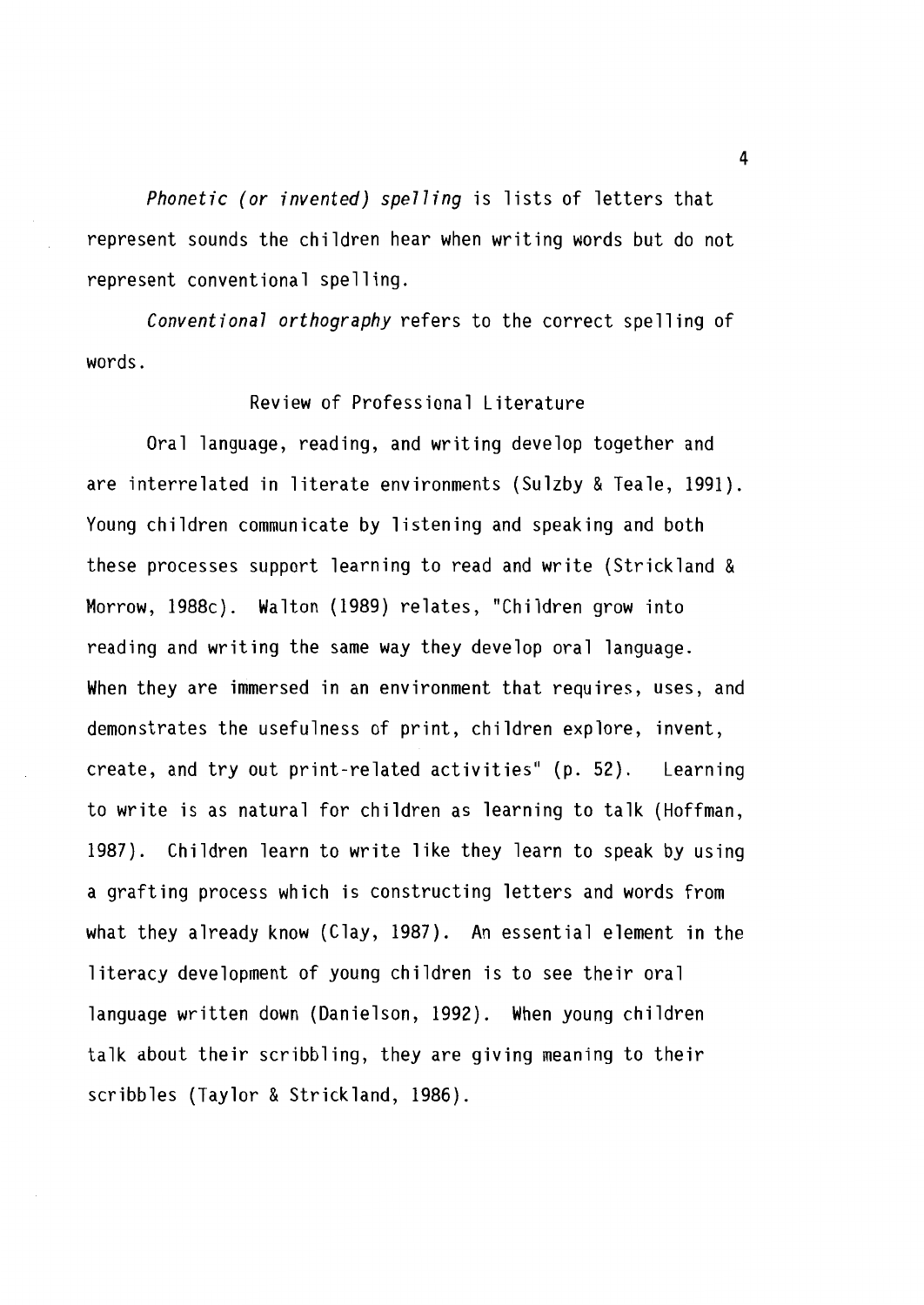From their study of early literacy, Dickinson and Tabors (1991) conclude that children's language development is nurtured by the oral language experiences that occur in the home and in the classroom. Teachers are finding the need to learn more about their students' families because families do influence learning (Voss, 1993). Parents play an important part in their children's learning to talk, listen, read, and write (Hill, 1989). Hoffman (1987) relates, "Literacy learning has roots in the home. The availability of reading and writing materials and modeling of parents' own reading and writing behaviors encourage children to be participants in home literacy events" (p. 356). When children see their parents writing to Grandma and paying bills, they will want to write to Grandma and pay bills too (Clay, 1987). Many families communicate with each other using print, such as writing notes and memos. In literate families, children are expected to learn to read and write (Taylor, 1983).

Parents can inspire their children to read and write by creating a home environment that promotes literacy (Rasinski & Fredericks, 1991). The best teaching parents and teachers can offer children is to give them positive experiences that will help them understand the purposes of literacy. These experiences will help children develop self-confidence; and as a result, they will believe that they are capable of being readers and writers (Walton, 1989).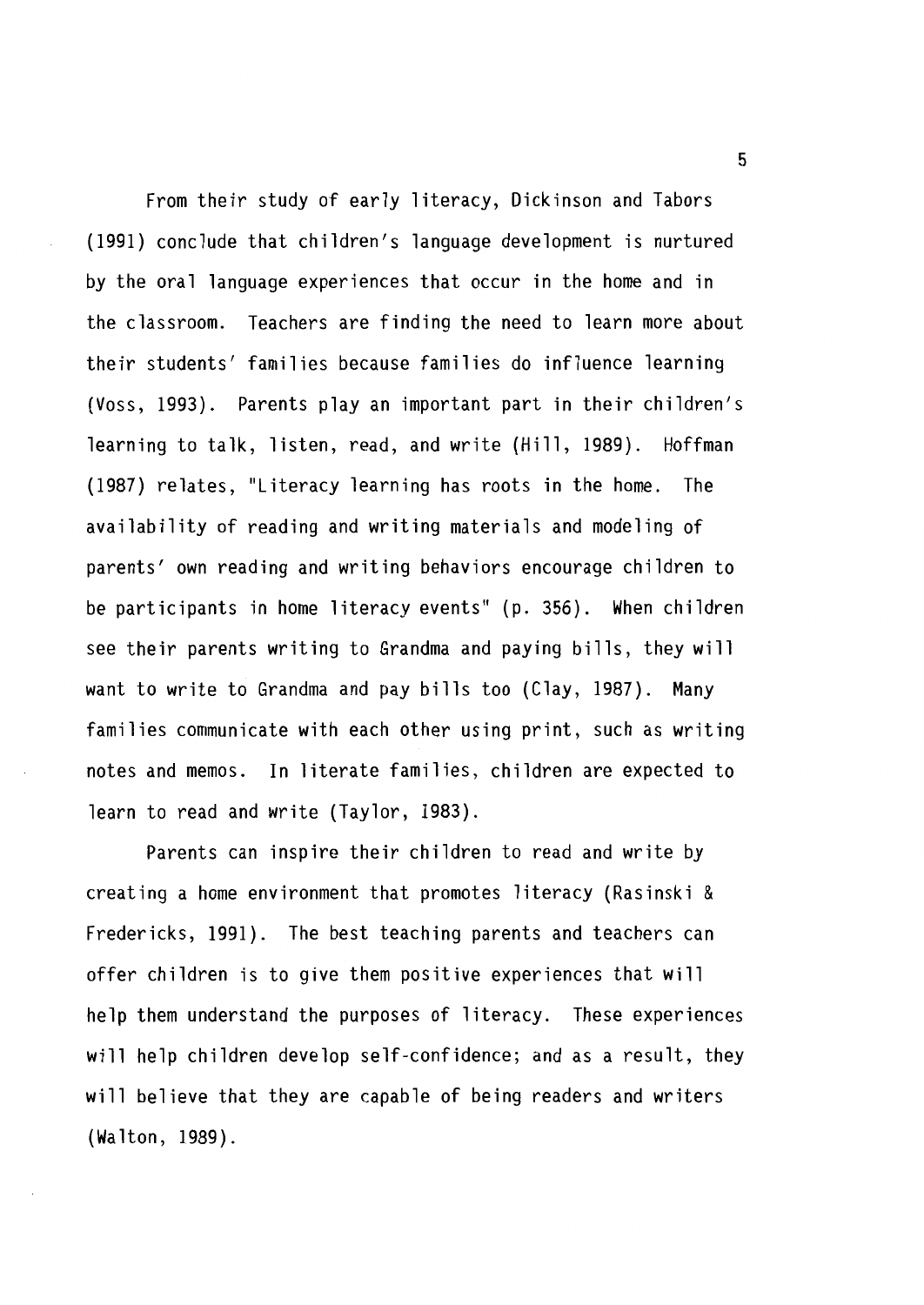If children's environments are print rich, literacy will be a natural part of their experiences (Parkes, 1986). In print rich environments, children can be encouraged to read and write by being actively involved in the functions of language found in the home and school. For example, when children play restaurant, school, house, office, and hospital, they can be given opportunities to read and write (Strickland & Morrow, 1988b). Children, who shop with their parents, can learn that the shopping list is a useful way to organize a shopping trip. Children can see that written language is a tool to facilitate an experience (Hall, 1987).

The first written language that is recognizable to children is environmental print (Parkes, 1986). Young children enter the world of reading and writing when they begin to make sense of print in their environment (Hill, 1989). Environmental print, such as road signs and labels on food boxes, can be read by preschoolers; therefore, using environmental print is important when encouraging reading and writing (Strickland & Morrow, 1988a). When young children experience environmental print, they not only learn to read the words but discover that those words represent a message (Hall, 1987).

In the preschool program *Parents as Teachers,* Winter and Rouse (1990) report that educators work with parents, emphasizing that they are their children's first and most important language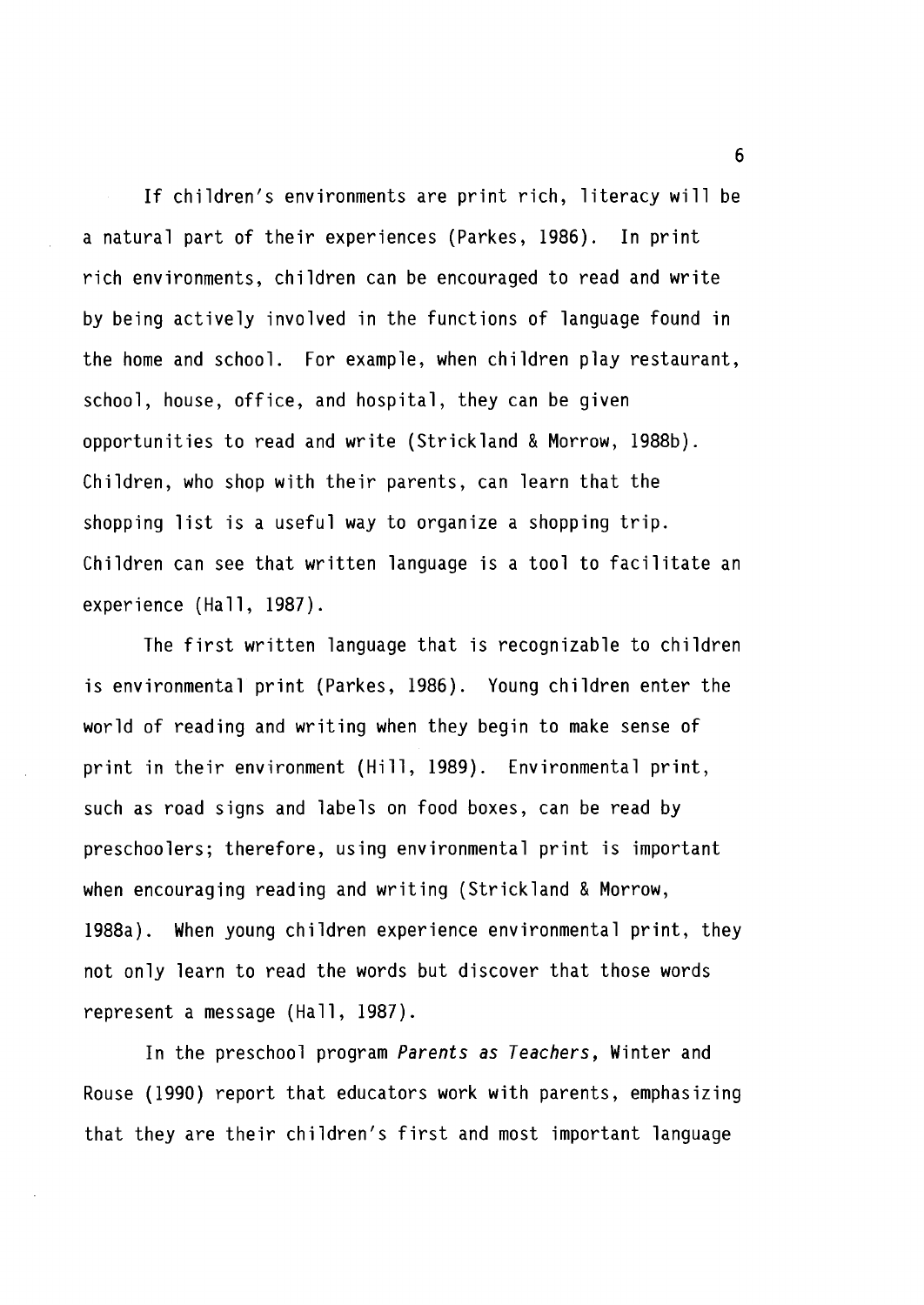teachers. Parents are viewed as most knowledgeable of their young children's development. Professionals are viewed as having knowledge about child development to share with parents. If professionals can help parents believe that they are their children's first and most important teachers, then schools will be making a difference in children's literacy.

In an instructional development project conducted by Shook, Marrion, & Ollila (1989), parents were encouraged to promote writing at home because children write first for their parents and then their teachers. Hannon & James (1990) found in working with parents that they needed information about emerging literacy and how to encourage such abilities.

The discussion in the following paragraphs reviews important information about how parents can support their children's emerging literacy.

When parents read to their children, they learn a sense of peace and security (Hill, 1989). Taylor and Strickland (1986) believe that parents sharing storybooks with their young children is one way for parents to give meaning to everyday experiences. When children are read to, they learn how to hold a book, how pages are turned, what letters, words, and sentences mean, and more importantly, that print represents the author's message.

When adults listen to children while they write and ask them to share what they have written, they will discover what the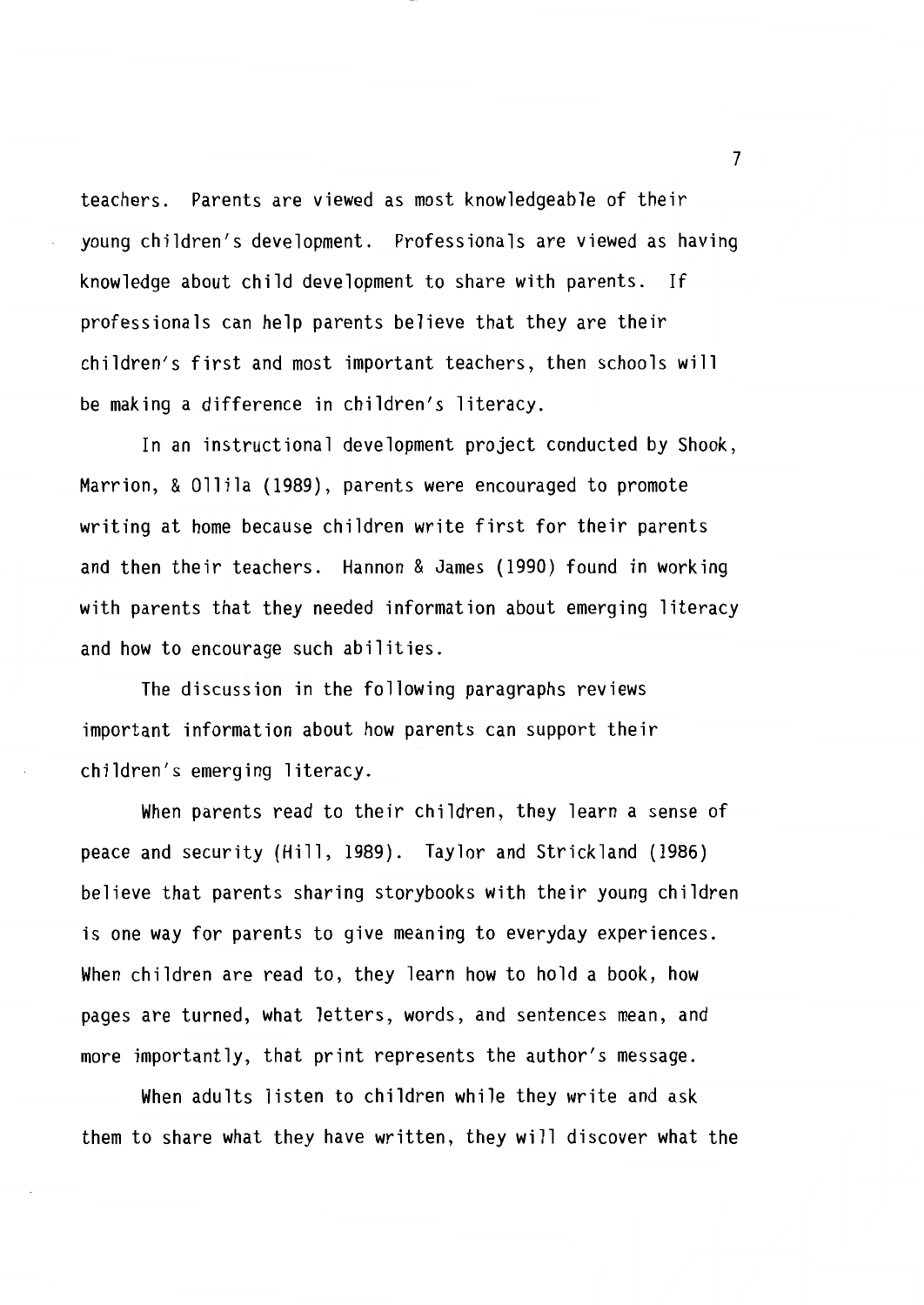children are learning (Hill, 1989). One way for parents to observe writing development is to keep dated samples of their children's writing (Clay, 1987). In a study done by Taylor (1983), writing samples were kept or copied in order to study family literacy.

Taylor & Strickland (1986) believe that the best gifts to give young children are books, a pad of plain paper, colors, and felt pens. When children have space, time, and materials, such as pencils, pens, magic markers, crayons, wrapping paper, cardboard scraps, different colors and sizes of paper, they will be interested in writing and their writing will develop. To learn directional principles, moving left to right, top to bottom, and then sweeping back quickly from right to left to start again, it is suggested that children use unlined paper (Clay, 1987). One way to encourage writing is to have parents and their young children make books together (Taylor & Strickland, 1986).

In their early writing experiences, children need supportive adults, because they will spell words unconventionally. When parents have an understanding of the writing process, they will be more accepting of their children's approach to spelling (Dailey, 1991). As children develop, they use many different forms of spelling: scribbling, drawing, nonphonetic letter strings, phonetic (or invented) spelling, and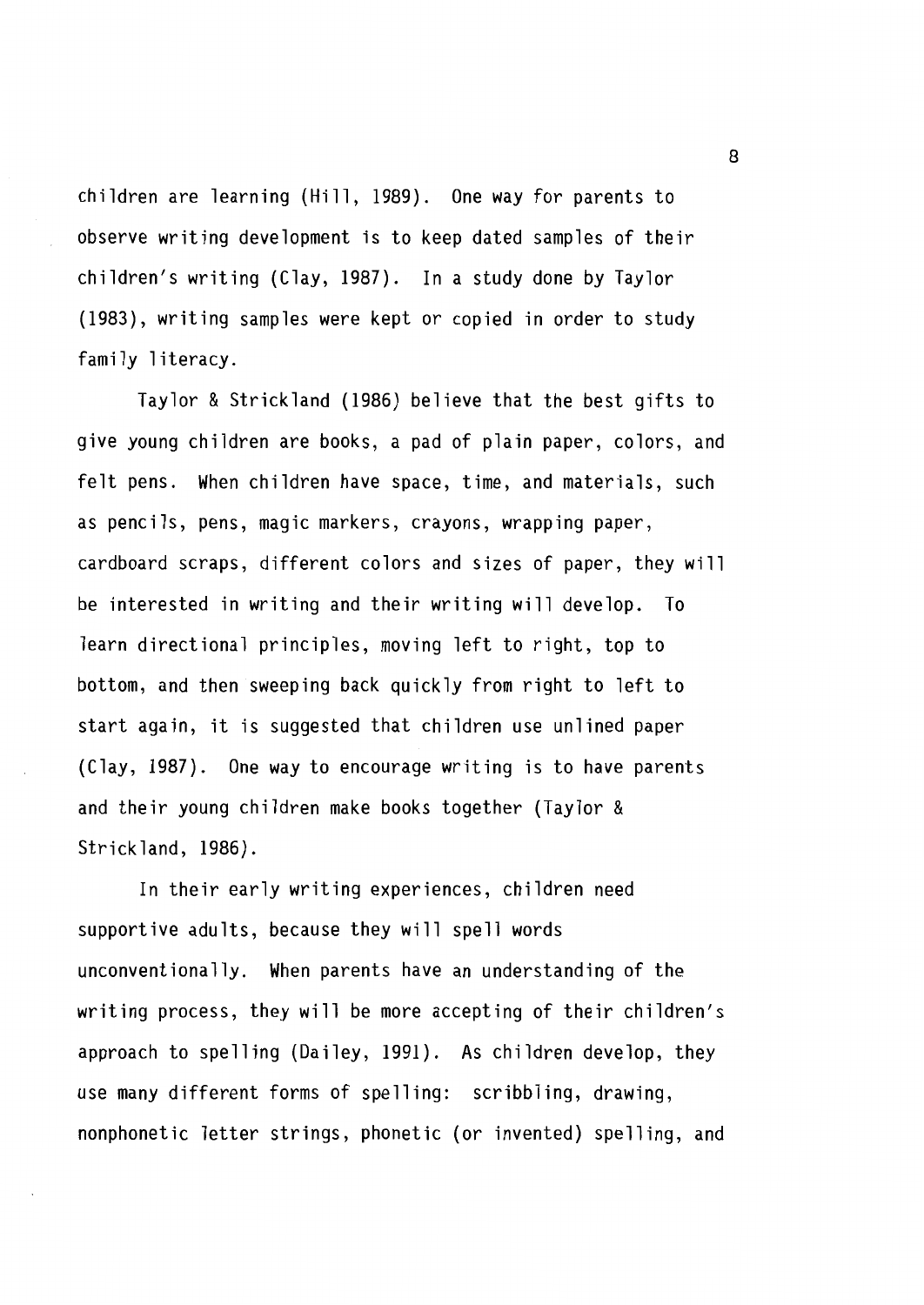conventional orthography. It seems that there should be a developmental progression through these writing phases, but this is not necessarily true (Sulzby, Teale, & Kamberelis, 1989). When the demands of the writing tasks increase, the forms of writing appear less mature (Barnhart & Sulzby, 1986). Children may use invented spelling to write words, but when asked to write a story, they may use less mature-appearing forms of writing (Sulzby & Teale, 1991).

One important step in young children's writing development is their ability to tell the difference between drawing and writing (Chan & Louie, 1992; Sulzby, 1993; Walton, 1989). When children make cards, they often draw their families and write messages, such as "I love you." By creating cards with drawings and messages, children begin to differentiate between drawing and writing (Taylor & Dorsey-Gaines, 1988). An important step in writing development is when children realize the message is represented by the print (Clay, 1987).

Children begin to learn to read and write early in their lives. Teachers and parents are finding the importance of listening to stories their children have written. These stories may be scribbles and intelligible only to the writers (Strickland, 1990). When children read and write stories, they are developing meaning through engaging in the writing process.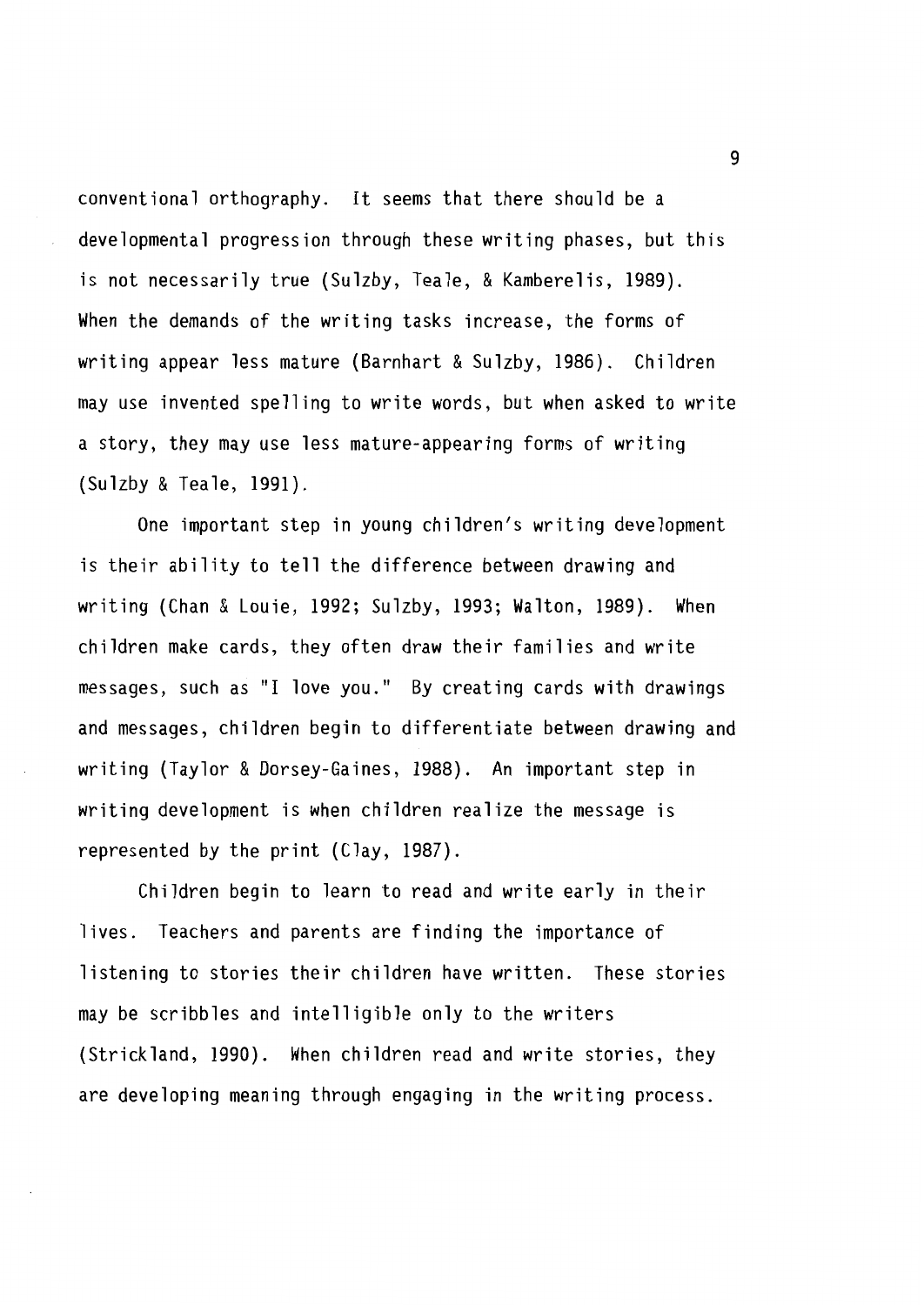When meaning is created, children will learn about themselves and the world in which they live (Franklin, 1988).

#### The Project

In September, the kindergartners delivered invitations to their parents requesting information about their children. The invitation read,

HELLO,

Now that school has gotten off to a great start I am asking you to take a few minutes to reflect and write about your child. What would you like me to know about your child? Please use the space below to provide any information you wish to share. Return upon completion. Many thanks.

The parents who returned lengthy and informational replies were considered for the project. These parents would probably take an active part in their children's education. Prior association with the families at school served as another criterion. The third criterion was families not likely to move during the school year. Five families were chosen to participate in the *Home+ School= Writing* pilot program.

The five families gave verbal agreements to participate in the *Home+ School= Writing* project. On September 12, 1994, written agreements were sent home to the parents. The agreement (see Appendix A) contained a brief explanation of the project, an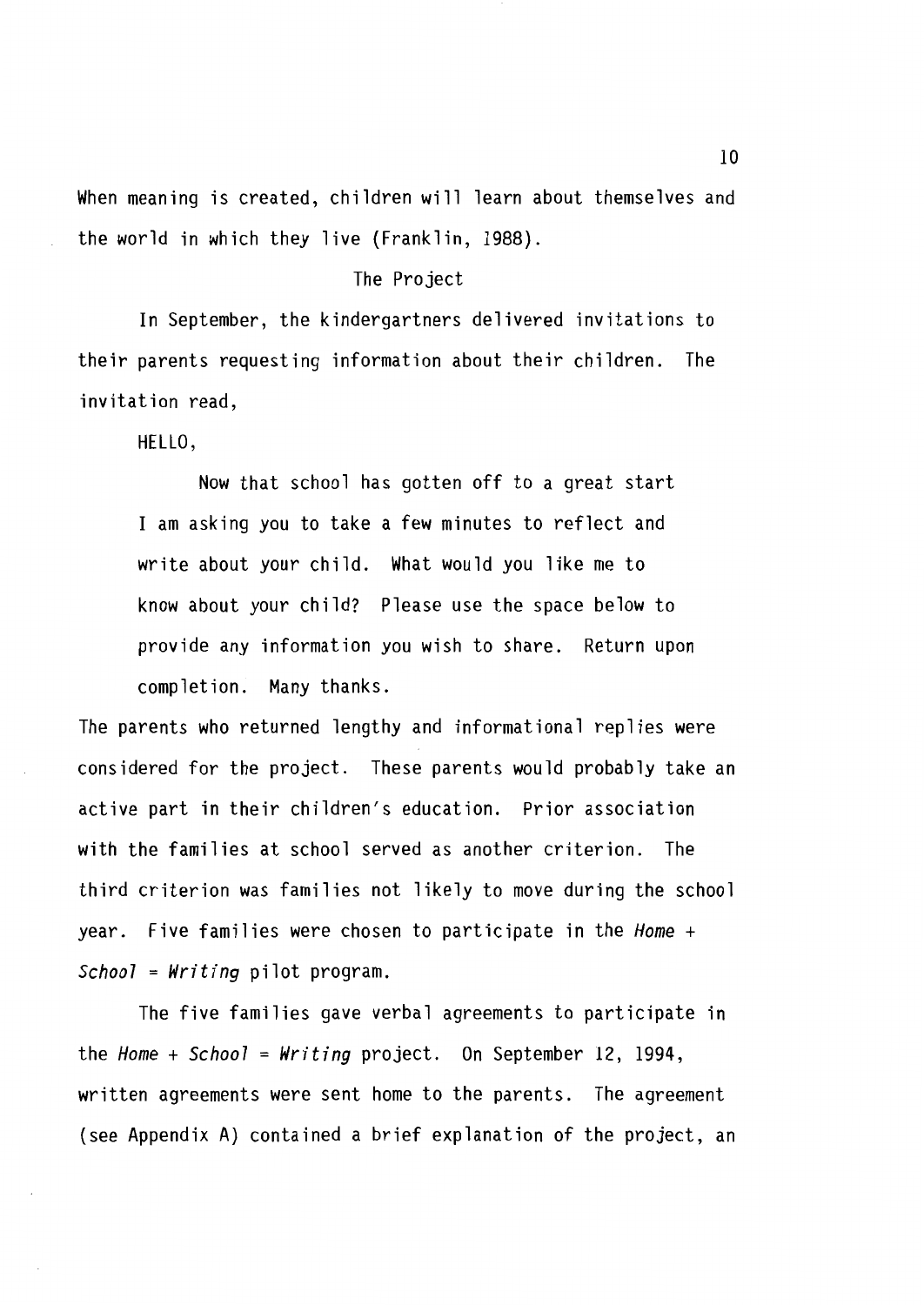invitation to the parents to attend an informational meeting, and a written confirmation of participation in this home-school partnership. Every family returned the agreements to the school. Then, telephone calls were made to each family to thank each one for agreeing to participate in the project and to personally invite them to the meeting.

The parent meeting was held at Hoover Elementary in Mason City, Iowa in the kindergarten room on Tuesday, September 20, 1994 with five mothers and two fathers attending. After introductions, thank yous were again expressed to the parents for agreeing to participate in this project. The reason for conducting the *Home+ School= Writing* project was discussed. It was explained to the parents that they were involved in a *Home/School Reading Program* that promoted reading in the home but that the writing process was not addressed in this reading program. The connection of the reading and writing processes was explained to the parents. The *Home+ School= Writing* program would involve kindergartners and their parents in the writing process too. The parents were given "Writing in Kindergarten,'' by Kathleen A. Dailey; "The Second Best Reading Advice for Parents," by Timothy V. Rasinski and Anthony D. Fredericks; and "Widely Held Expectations in Writing Development," from *The Primary Program* (A Joint Project of the Nebraska Department of Education and Iowa Department of Education, 1993). Important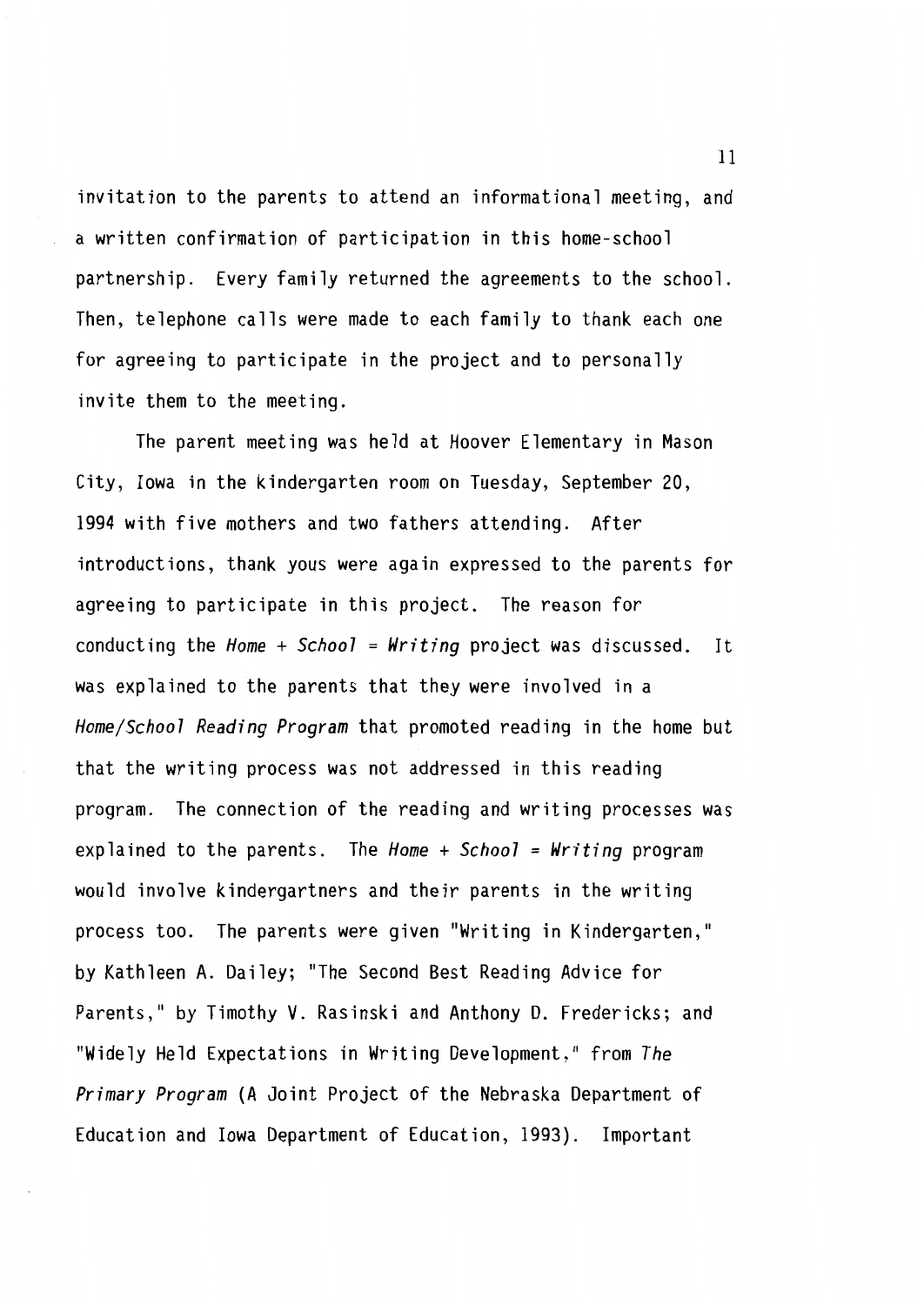points about writing discussed from the articles were: the importance of both the home and school environments offering children positive opportunities for writing, the importance of children learning the purposes for reading and writing, and the importance of parents understanding the writing development of young children.

At this same meeting, the *Home+ School= Writing* booklets for the children's writing were distributed to the parents. The illustration on the cover of the children's writing booklet depicted an enlarged, brightly-colored pencil and the words, *Home +School= Writing.* The cover and back of each booklet were created with 9 x 12 pieces of colored construction paper that were laminated to protect the booklet during transport between home and school. The inside of the booklet consisted of various colors of unlined paper arranged in a color pattern. The booklet was bound with metal rings.

The parents were asked to introduce their children to the booklets by discussing with them the need to move through the booklet from front to back one page at a time and to date each entry. Parents were asked not to write on the same page as their children. When their children finished an entry, the parents were to say something like, "Tell me what you wrote." Then, their children would respond by sharing with their parents the ideas in their writing. On the back of each entry, parents were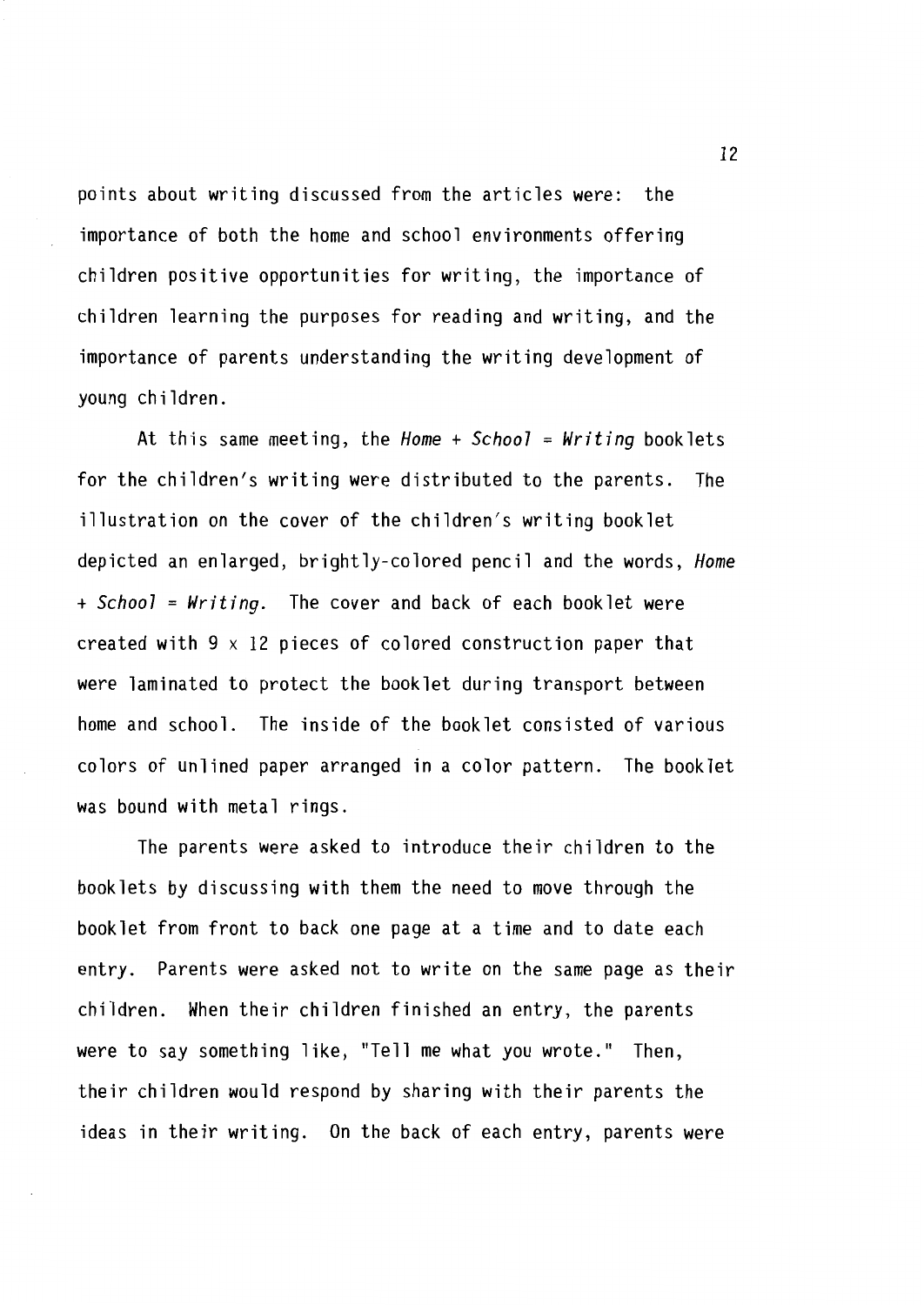asked to write using conventional spelling what their children had shared. During the meeting one of the parents said, "When I have asked my child to write something, the child will say, "I can't write." These suggestions for promoting children's involvement in the writing process were offered: parents can talk to their children about what they would like to write about, can ask their children, "How could you write that?," and can explain to their children that they do not need to write like "grown-ups." Parents seemed thrilled with the booklets. One mother said, "Do we get to keep the booklets at the end of this project?" Parents were asked to have their children return the booklets at least once a week to share with the teacher who would then write positive remarks and suggestions on the back of the children's entries.

After this meeting, the project unfolded and progressed as planned. In December, a letter (see Appendix 8) was sent to the parents. The letter reinforced what the parents were doing and gave suggestions that would continue to encourage their children in the writing process. The project was culminated in March, 1995.

The children's writing abilities at the onset and at the conclusion of the *Home+ School= Writing* project will be discussed in the following paragraphs.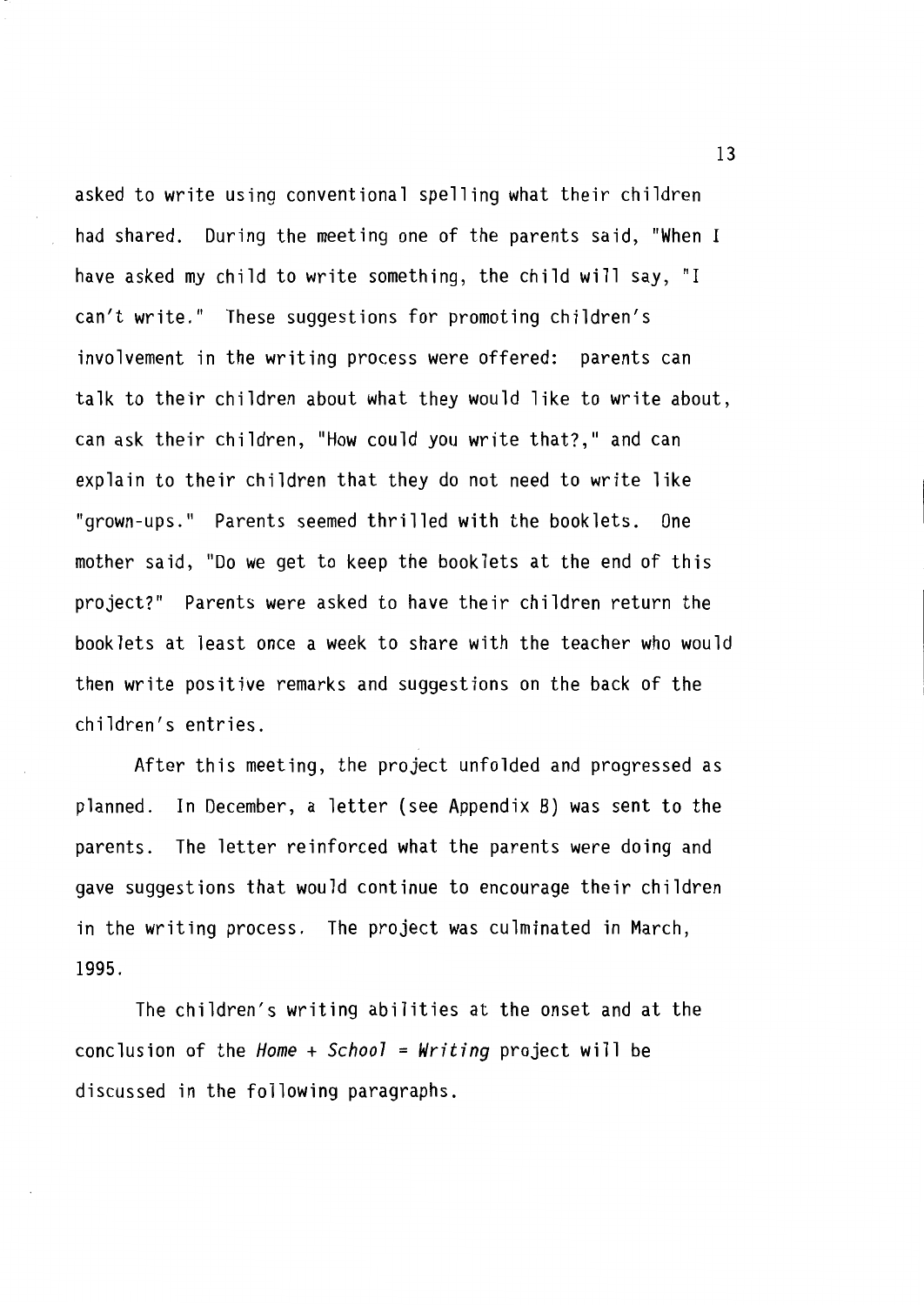Child A

Child A wrote 29 entries in the *Home + School = Writing* booklet. At the onset of this project, Child A drew pictures to tell a story. When writing, Child A did not use letters or letter-like forms (see Figure 1).





Figure 1

As the project progressed, Child A wrote strings of letters moving from left to right, wrote conventional words (e.g., Mom,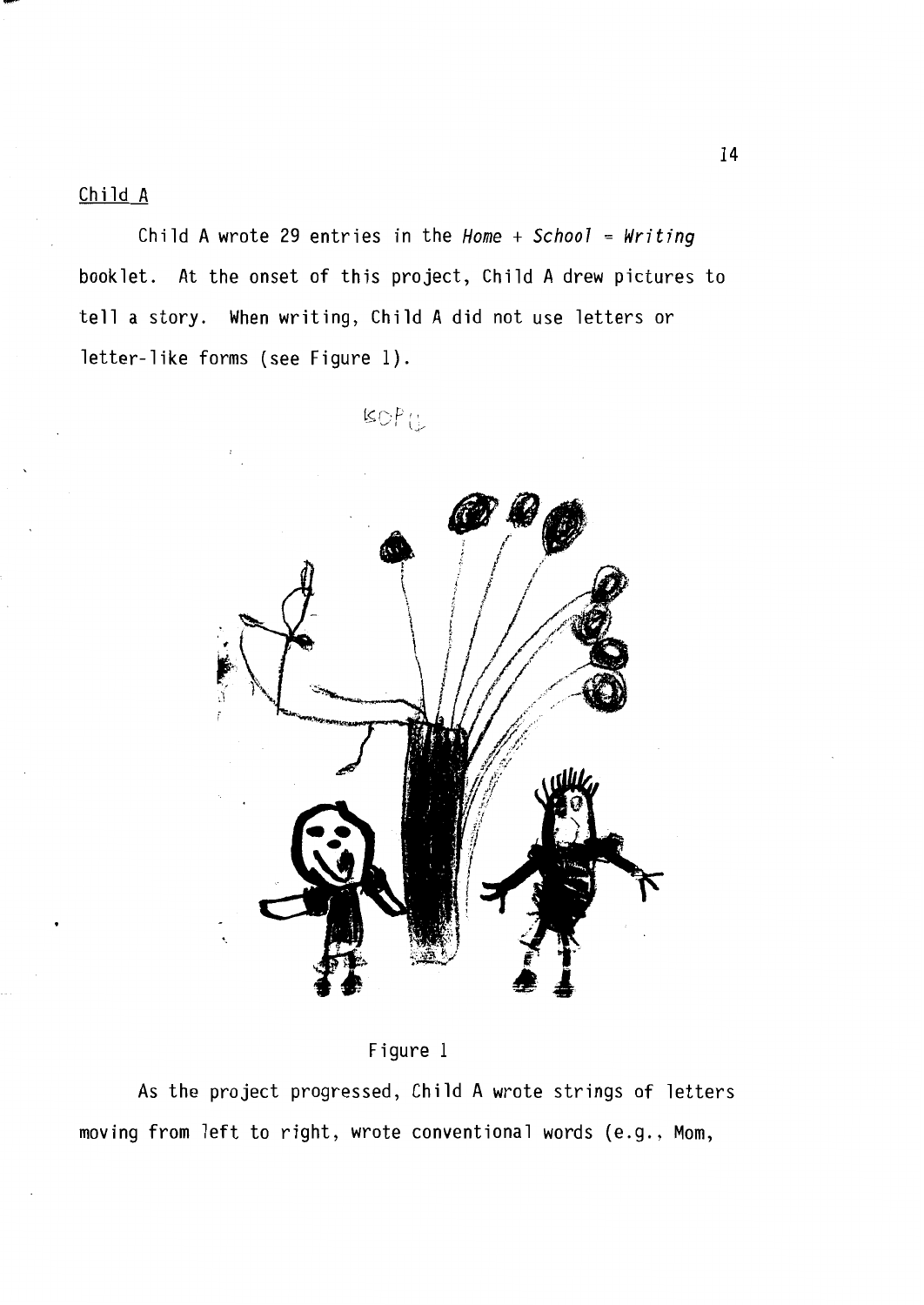Dad, cat), and used speech bubbles. At the conclusion of the project, Child A drew pictures and wrote words using inventive spelling {"B-y-THeTiMiGOT HOMe MldoGSITING IN ACHAR:", translated {"By the time I got home my dog was sitting in a chair."). When writing, Child A moved from left to right and from top to bottom. The child did not always leave spaces between words. Both upper and lower case letters were used {see Figure 2).

 $RP$ -THerl MUGT  $HOMPNTQOS  
INACABROY$ INACAAD  $8 - 8 - 95$ 



*(* 

Figure 2

Child A' parents felt the *Home+ School= Writing* project was beneficial. They said that their child was excited about the project and proud of the progress made. They observed their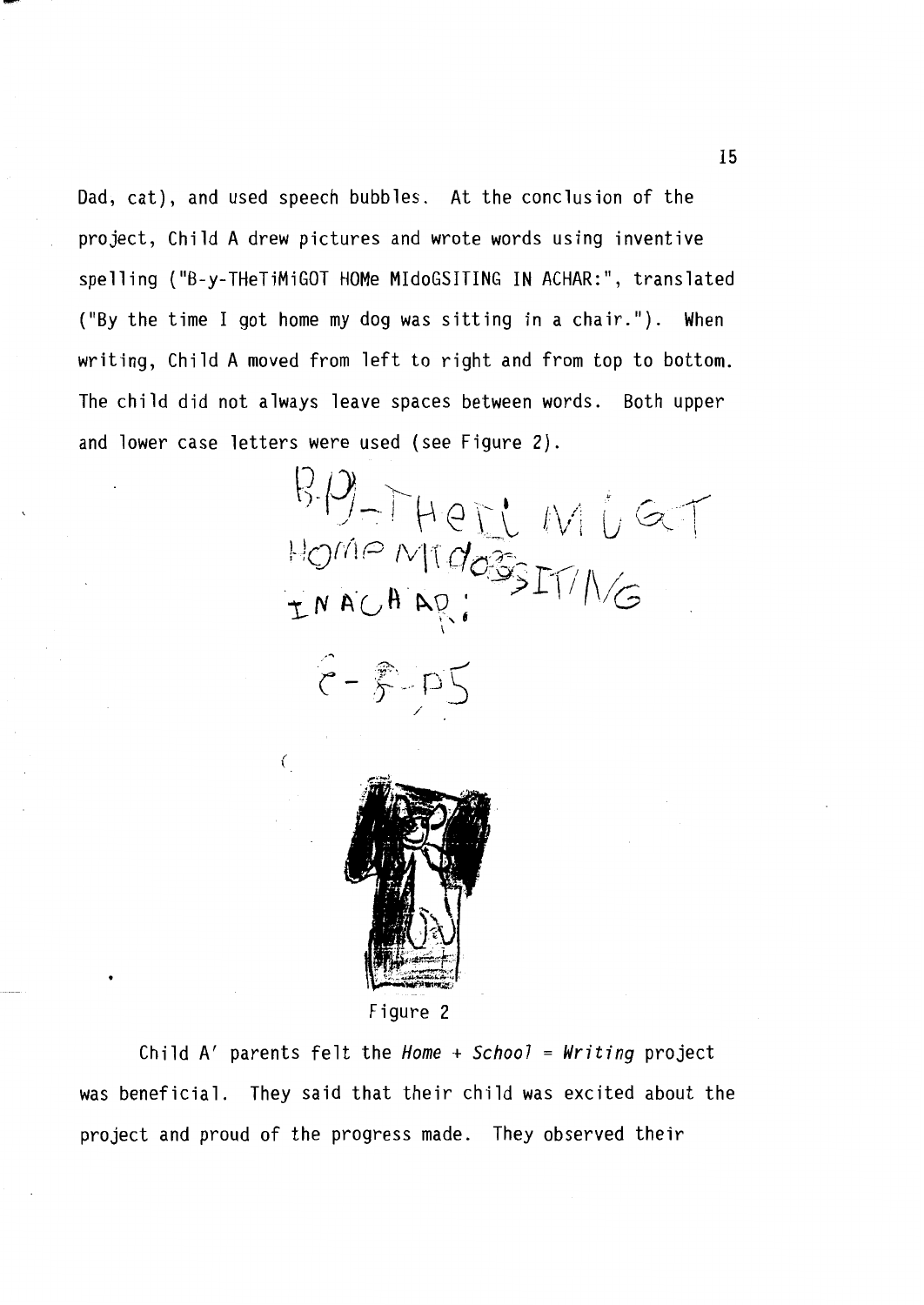child's growth, beginning with drawing pictures, then letters, then consonant letters grouped together, and finally some full words by the end of the project. Child A's parents said, "We now understand the steps a child goes through when learning to read and write."

# Child B

Child B wrote 26 entries in the *Home+ School= Writing*  booklet. At the onset of the project, Child Bused some conventional spelling (e.g., own name, cat, dog) (see Figure 3).



R AC hel

## Figure 3

As the project progressed, Child B drew pictures labeling objects and people, wrote strings of letters, experimented with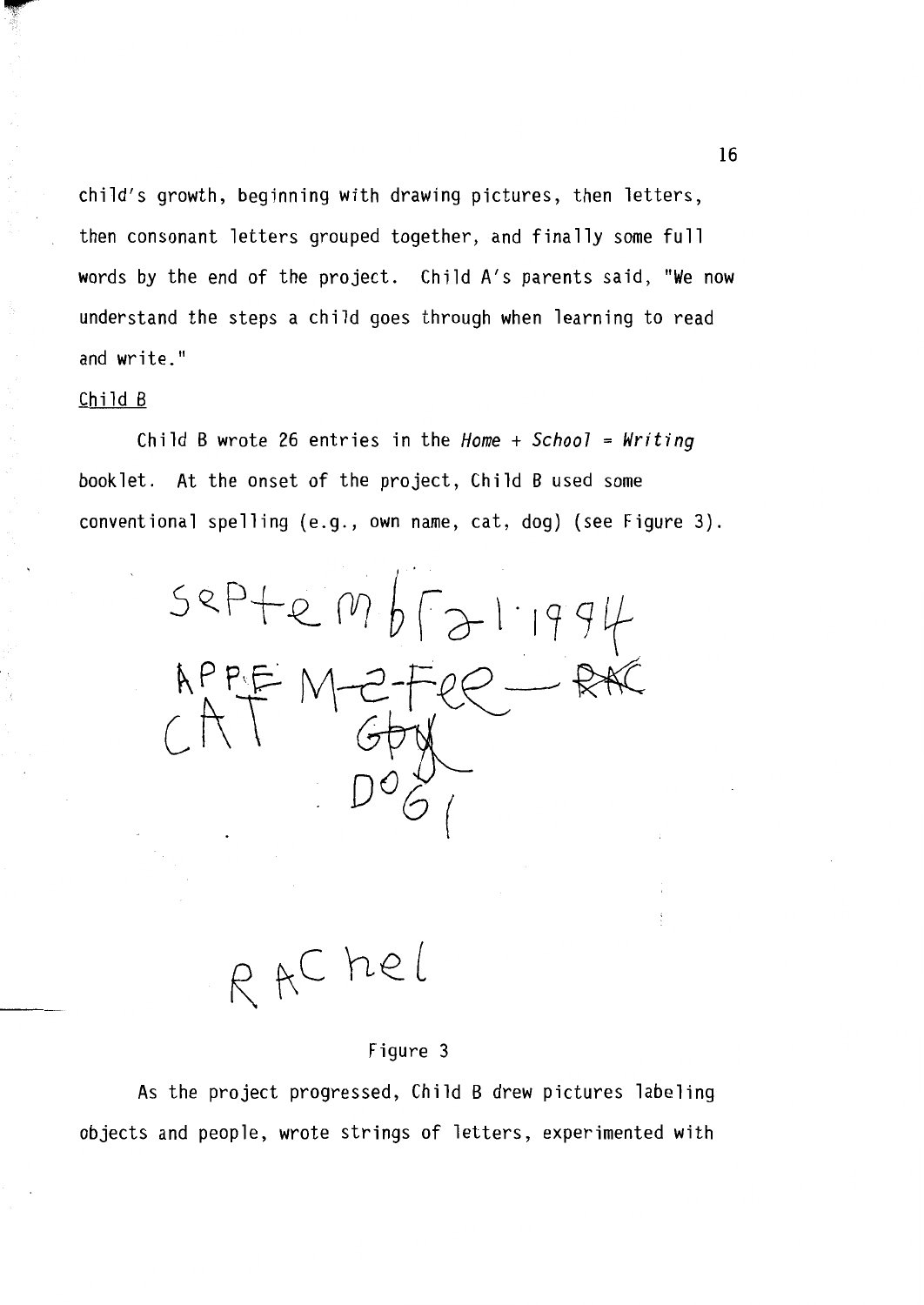punctuation marks (exclamation points and periods), and used a dash(-) between words. At the conclusion of the project, Child B drew pictures and wrote words using inventive spelling ("HRSiSRaN."), translated to ("Hearts is all around."). Child B moved from left to right, used a period at the end of the sentence, and wrote both upper and lower case letters. There were no spaces between words (see Figure 4).

February<br>L'Inclore

Figure 4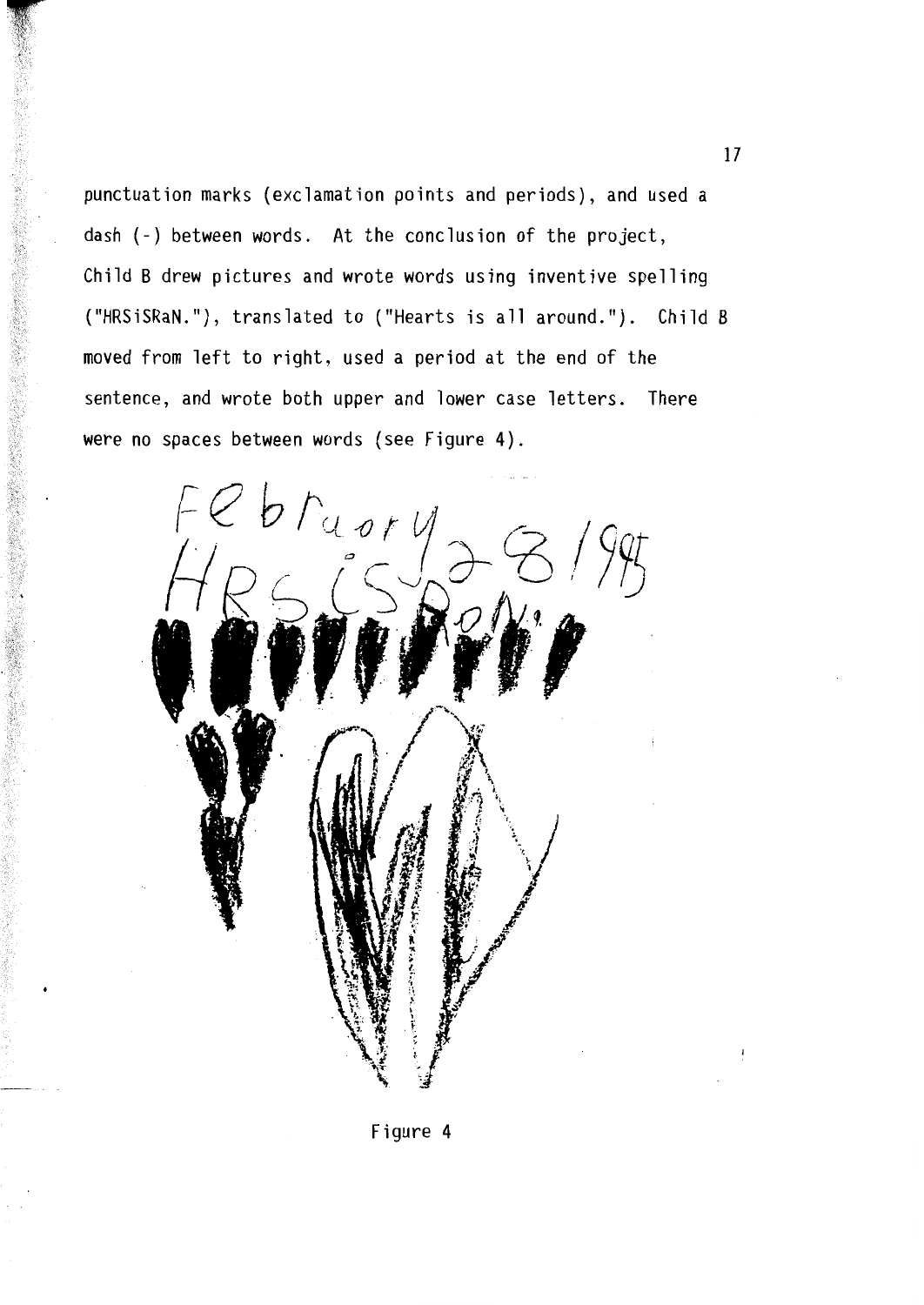It was difficult for Child B's mother to accept imperfect spelling of words. She said that she was taught that words were either spelled correctly or incorrectly. This mother enjoyed observing her child's progress from those first attempts at writing to more creative, complex writing. The suggestion to write first and then illustrate was helpful. The mother stated that she and her child enjoyed spending time together reading the comments the teacher wrote. The comments were positive; therefore, her child wanted the comments read two or three times. The mother said that her child enjoyed writing and often spent her free time writing.

#### Child C

Child C wrote 26 entries in the *Home+ School= Writing*  booklet. At the onset of the project, Child C wrote strings of letters and drew pictures to tell a story (see Figure 5).

As the project progressed, Child C went through a stage in which she told her mother she was writing cursive which resembled scribbling. Child C's mother had to persuade her to be a risktaker and write what she thought the words looked like. Child C experimented with punctuation marks (exclamation points, commas, and periods). At the conclusion of the project, Child C drew pictures and wrote words using inventive spelling ("I HAV A CAT. HiZ nAM is GAB 1-LOVe-you"), translated (''I have a cat. His name is Gabe. I love you."). Child C moved from left to right and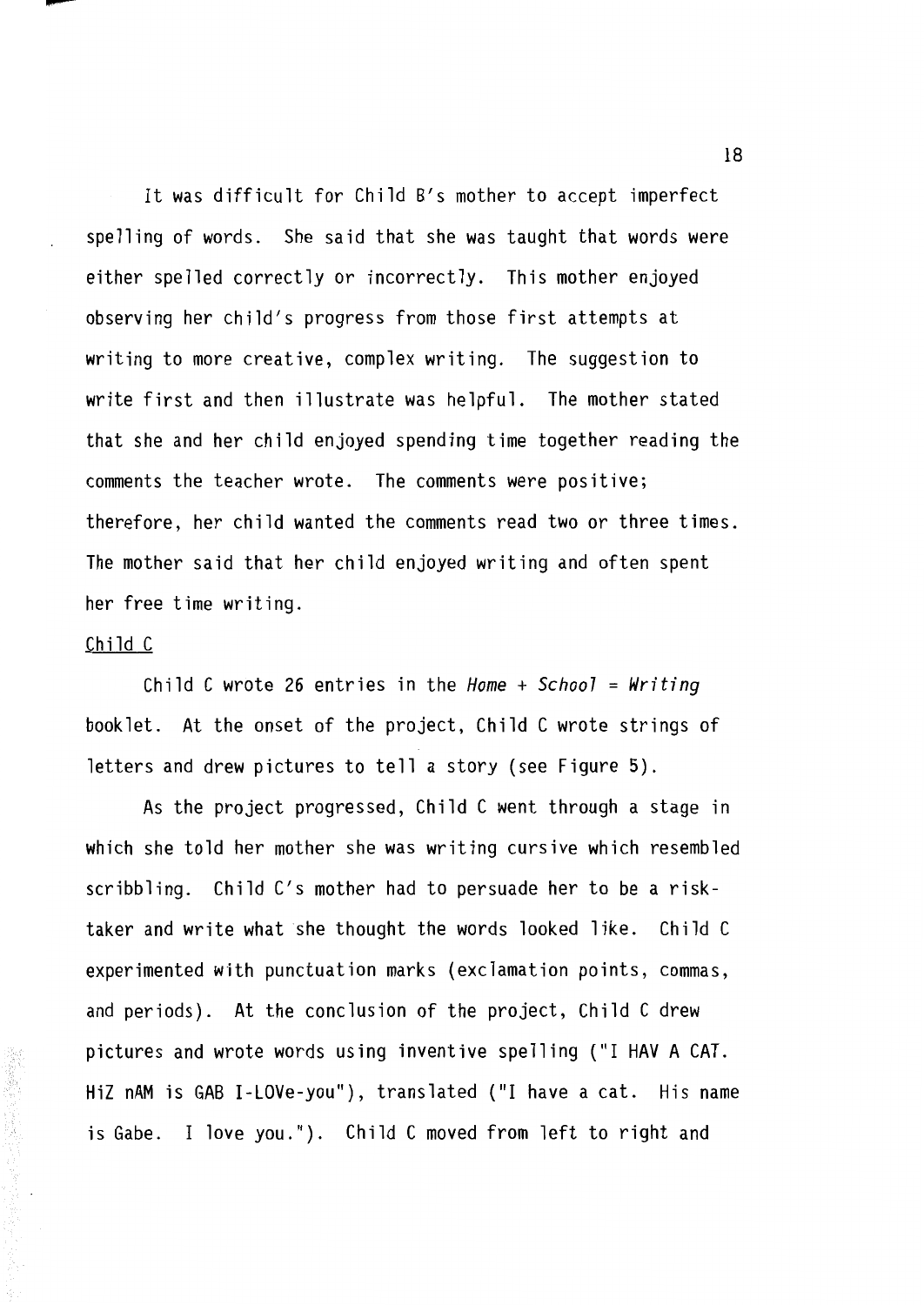

# Figure 5

from top to bottom, used spaces between words, included a period, and wrote both upper and lower case letters (see Figure 6).

Child C's mother took writing for granted; therefore, the *Home+ School= Writing* project gave her a better understanding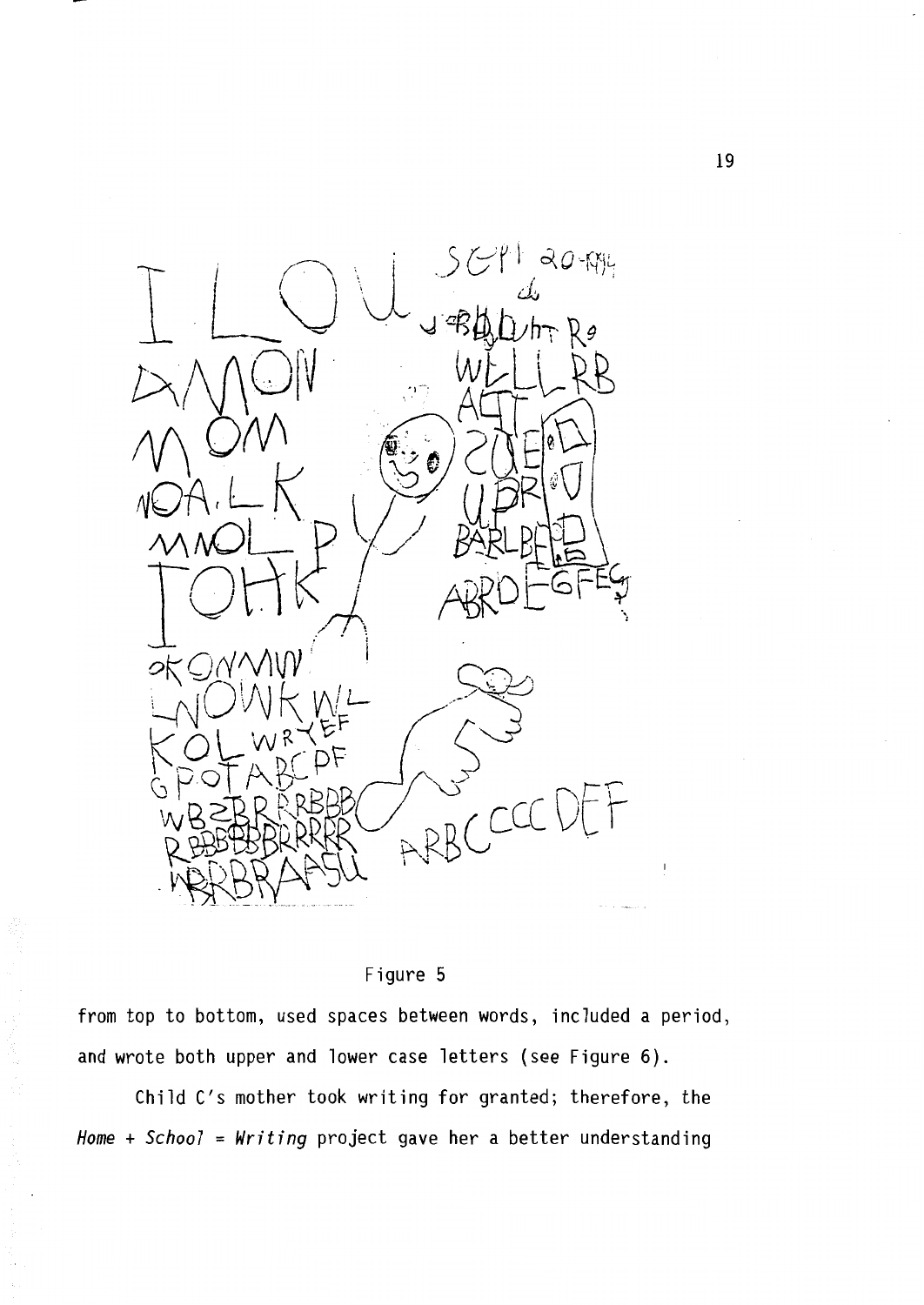

Figure 6

of writing development. This mother said that at first when her child wrote in the booklet her attention span was short until her child understood that when letters were put together they spelled words. Child C's mother expressed amazement at the progress her child made in the writing process from scribbling, to writing letters, to writing actual words, and finally to writing sentences. This mother observed her child gaining a new confidence and enthusiasm for writing. Initially, Child C was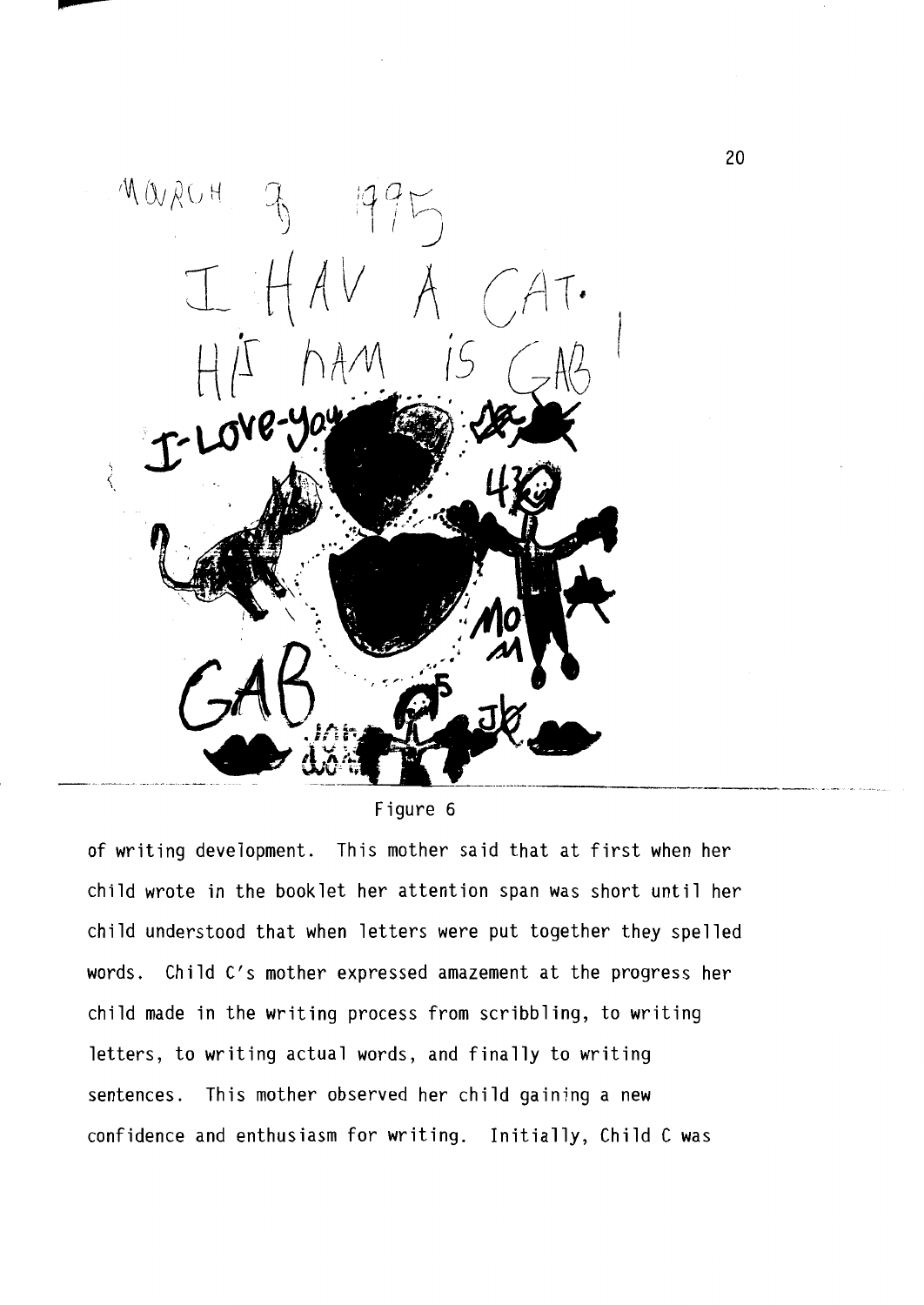fearful and frustrated with writing but as the project progressed the mother observed her child approaching the writing process as an interesting challenge. The mother felt the best part of the *Home+ School= Wrjtjng* project was the time they spent together working in the booklet. Child C enjoyed showing her booklet to anyone who would look at it. The mother said that the *Home+ School= Wrjtjng* project had helped her child learn to read many words. The project, also, helped her child gain confidence and to feel comfortable when writing notes and cards to friends and family.

#### Child D

Child D wrote 24 entries in the *Home+ School= Wrjtjng*  booklet. At the onset of the project, Child D usually drew pictures and wrote a few conventional spellings (e.g., own name, Mom) (see Figure 7).

As the project progressed, Child D continued to draw pictures, experimented with speech bubbles, and on a few of the entries wrote strings of letters. In telling oral stories to her family, Child D's responses showed much imagination and a welldeveloped vocabulary (e.g., lasso, hedgehog, tower, furious, captured, and impostor). At the conclusion of the project, Child D drew pictures and wrote letter strings. Child D was beginning to use inventive spelling ("PMONAnhP''), translated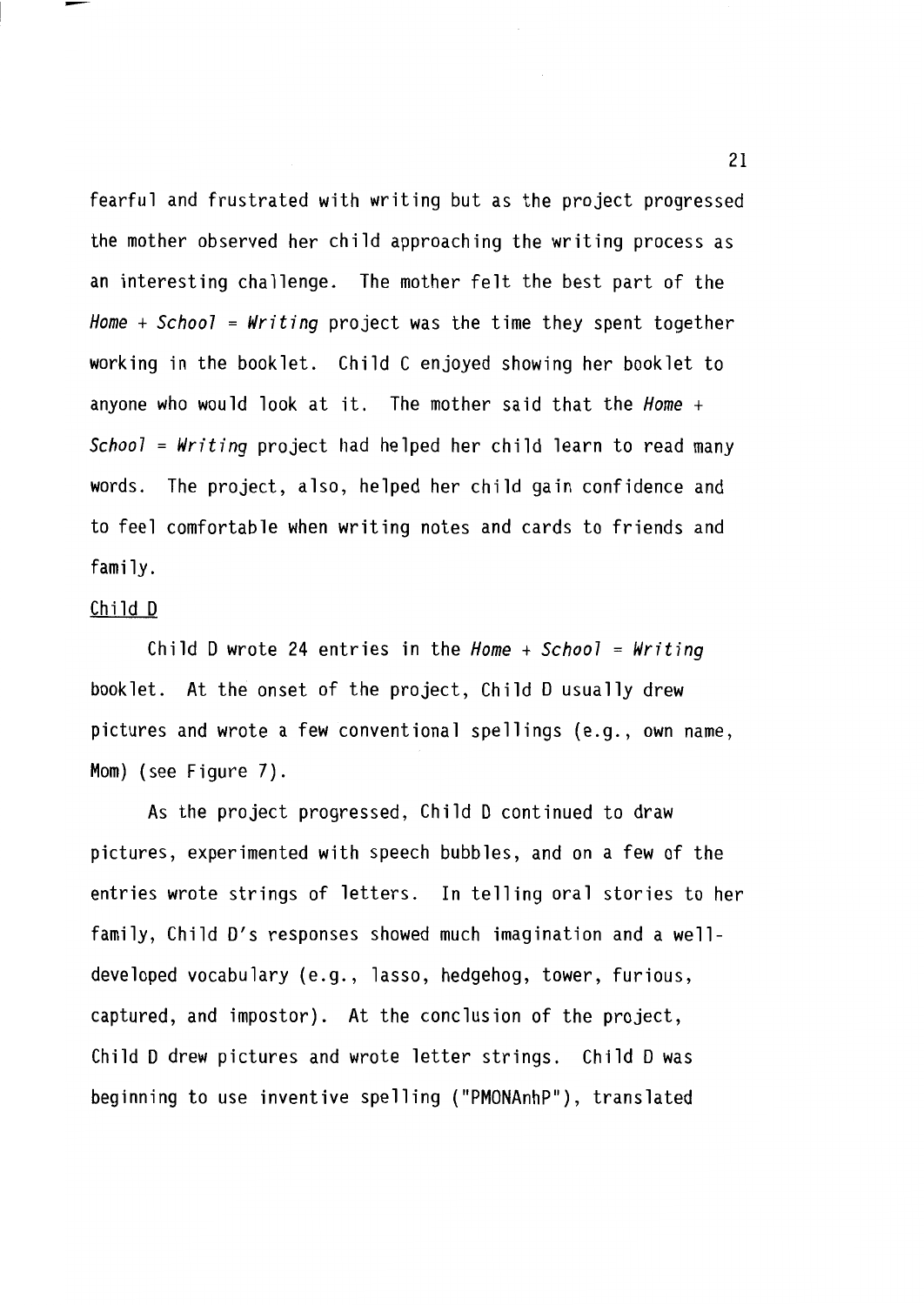



("mountain"). On the last entry, Child D wrote a speech bubble that said, "I love" (see Figure 8).

Child D's mother said that she had knowledge of the writing process from observing her older children. She related that at the beginning of the *Home+ School= Wrjtjng* project, the child was able to recite the alphabet but did not recognize letters.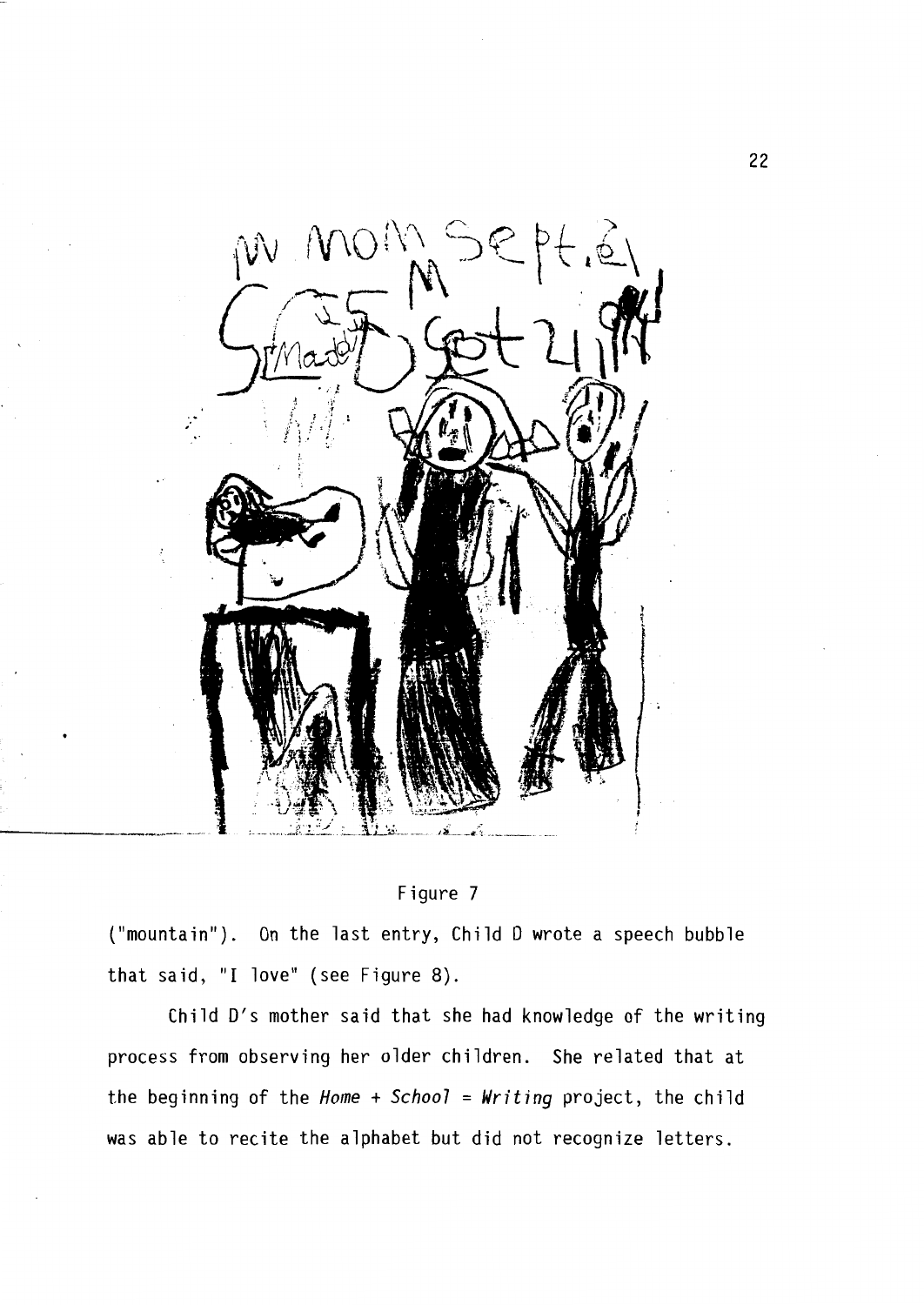

## Figure 8

The mother stated that her child would not accept the fact that drawing was a way to write. As the project progressed, Child D received satisfaction from writing some letters and then from writing parts of words. The part of the *Home+ School= Writing*  project that Child D's mother enjoyed was observing her child's imagination and thoughts. The mother said, "My child was preoccupied this whole year with babies, and this sparked some interesting talks between the two of us especially in regard to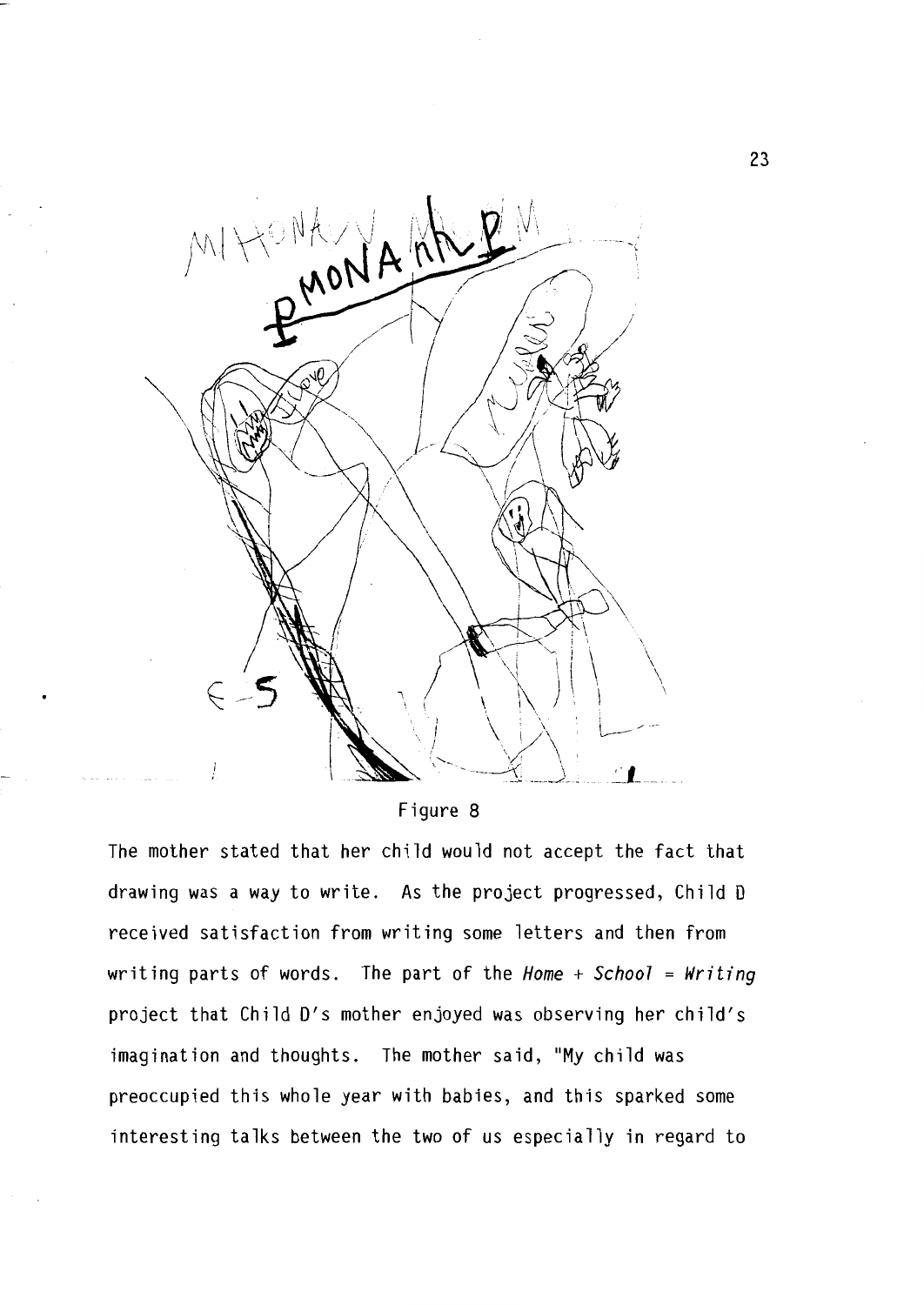our adoption of the children and their development inside another mommy." The mother felt reading the *Home* + *School* = *Writing* booklet was just as meaningful as reading an older child's journal.

# Child E

Child E wrote 25 entries in the *Home+ School= Writing*  booklet. At the onset of the project, Child E drew pictures and labeled people in the pictures (see Figure 9).

SEPTEMBER 21-1999 Maddy



Figure 9

As the project progressed, Child E continued to write names of people but wrote the word "and" between the names. Child E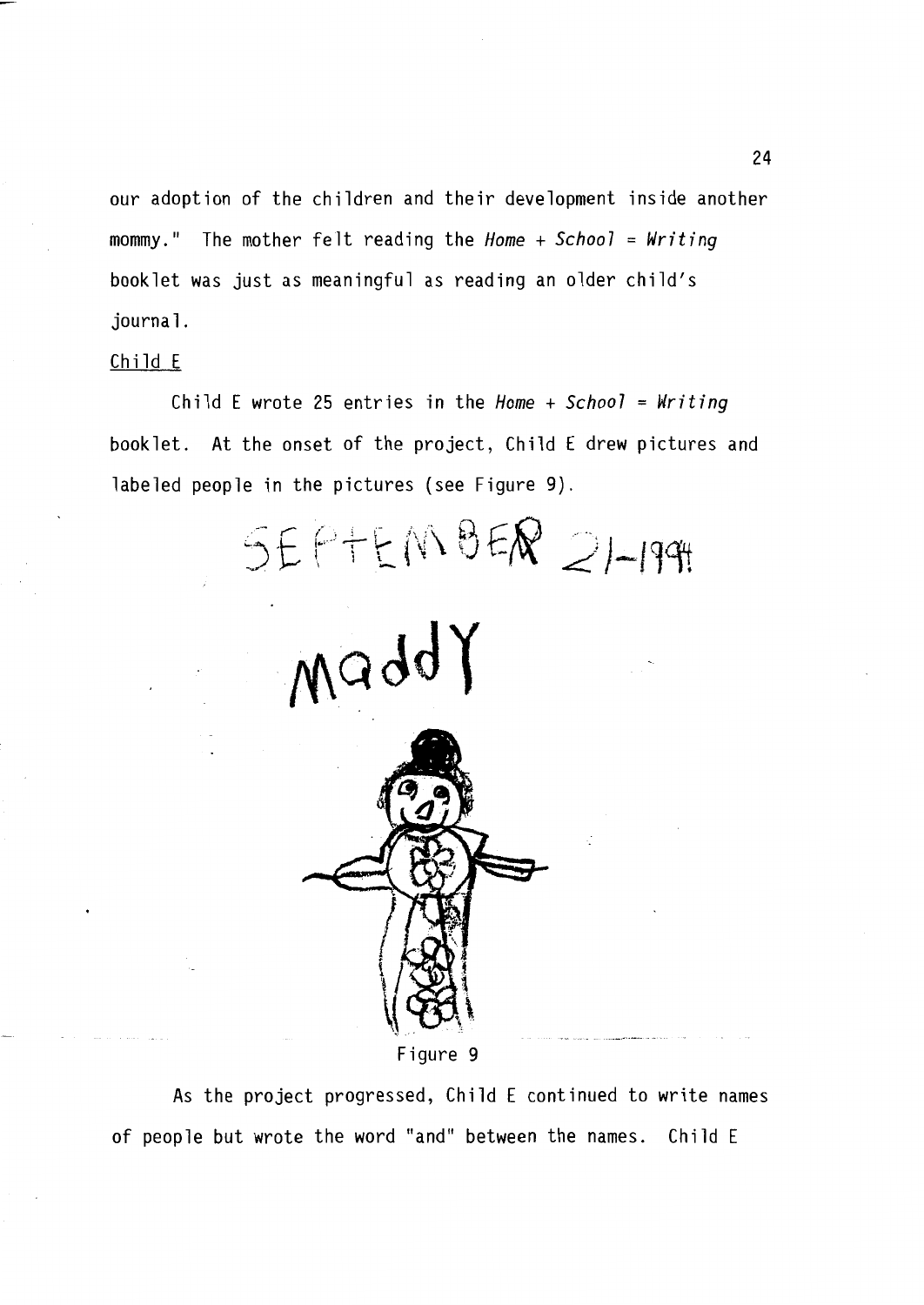wrote simple sentences using inventive spelling and used a dash (-) between words. At the conclusion of the project, Child E drew pictures and used inventive spelling ("I GOT a NEW VaN It is GReeN aNd It Has SavN SET."), translated (''I got a new van. It is green and it has seven seats."). Child E moved from left to right and from top to bottom, used spaces between words, used periods at the end of sentences, and wrote both upper and lower case letters (see Figure 10).

MaRCH. 9-1995 IGOT OU NEW VOUN IT IS

Figure 10

The parents of Child E enjoyed observing their child go from writing one word stories to writing three and four sentences in a story. They said that their child enjoyed bringing the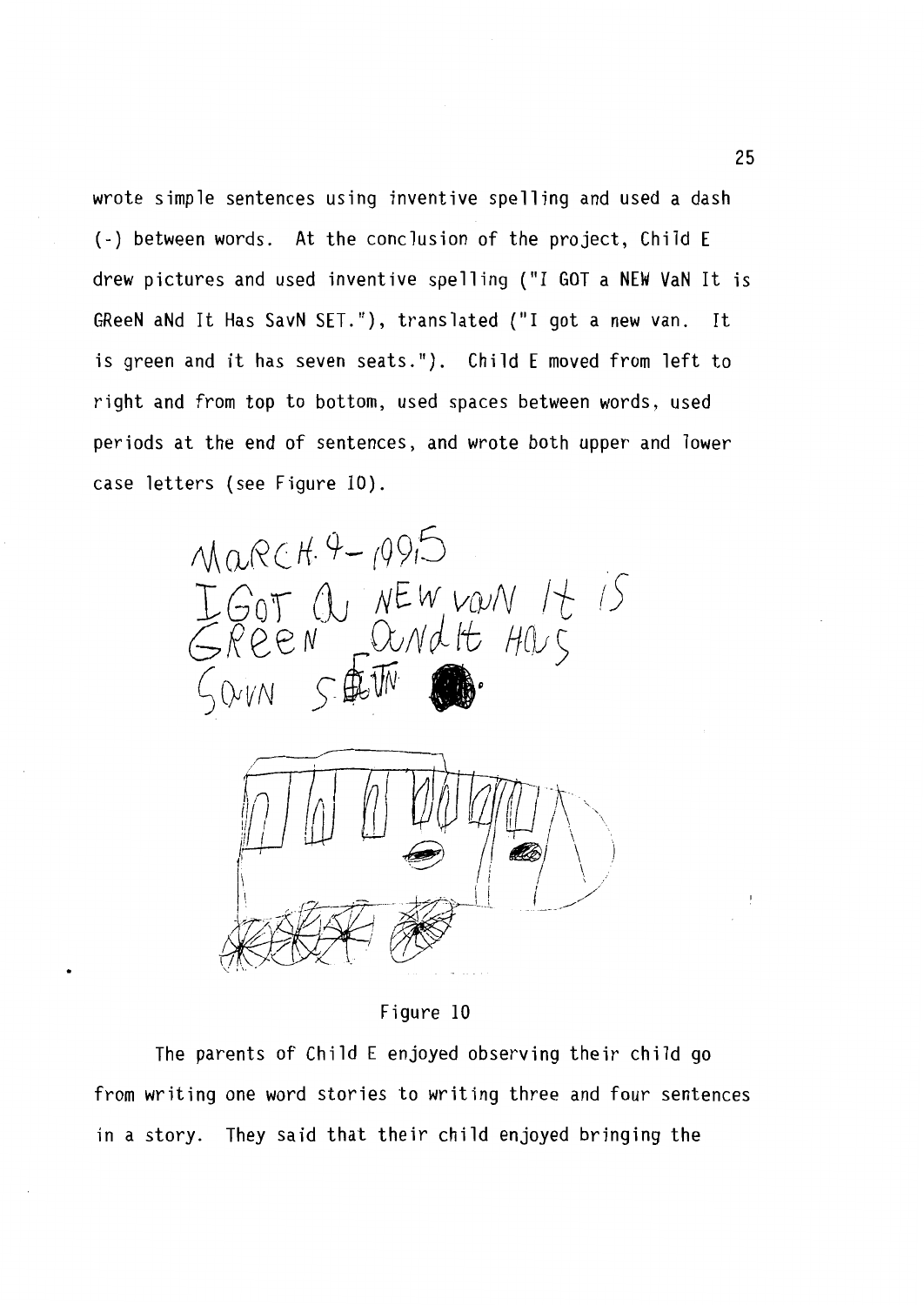booklet back to school to read it to the teacher. Child E was excited to receive stickers and have her parents read the comments the teacher wrote. The mother stated that she was amazed at the number of words her child spelled by the end of the project.

## Conclusions and Recommendations

The five families chosen nurtured their children's writing abilities. Through this *Home+ School= Writing* project, the families became aware of young children's writing development and what to expect of their children's writing. The teacher gave suggestions and positive responses to the parents as the project progressed.

The children in the project gained confidence in their writing ability. For example, during a class discussion after the ''Rabbit Road" mural had been completed, the children were discussing what they had written on their speech bubbles for the rabbits they had created. Child C remarked, "We learned how to write because we had our writing booklets." During journal writing time, the five children involved in the *Home+ School= Writing* project were observed taking risks and writing independently. Some of the children not in the project asked for more help from the teacher. They were reluctant to take risks and write what they thought words looked like.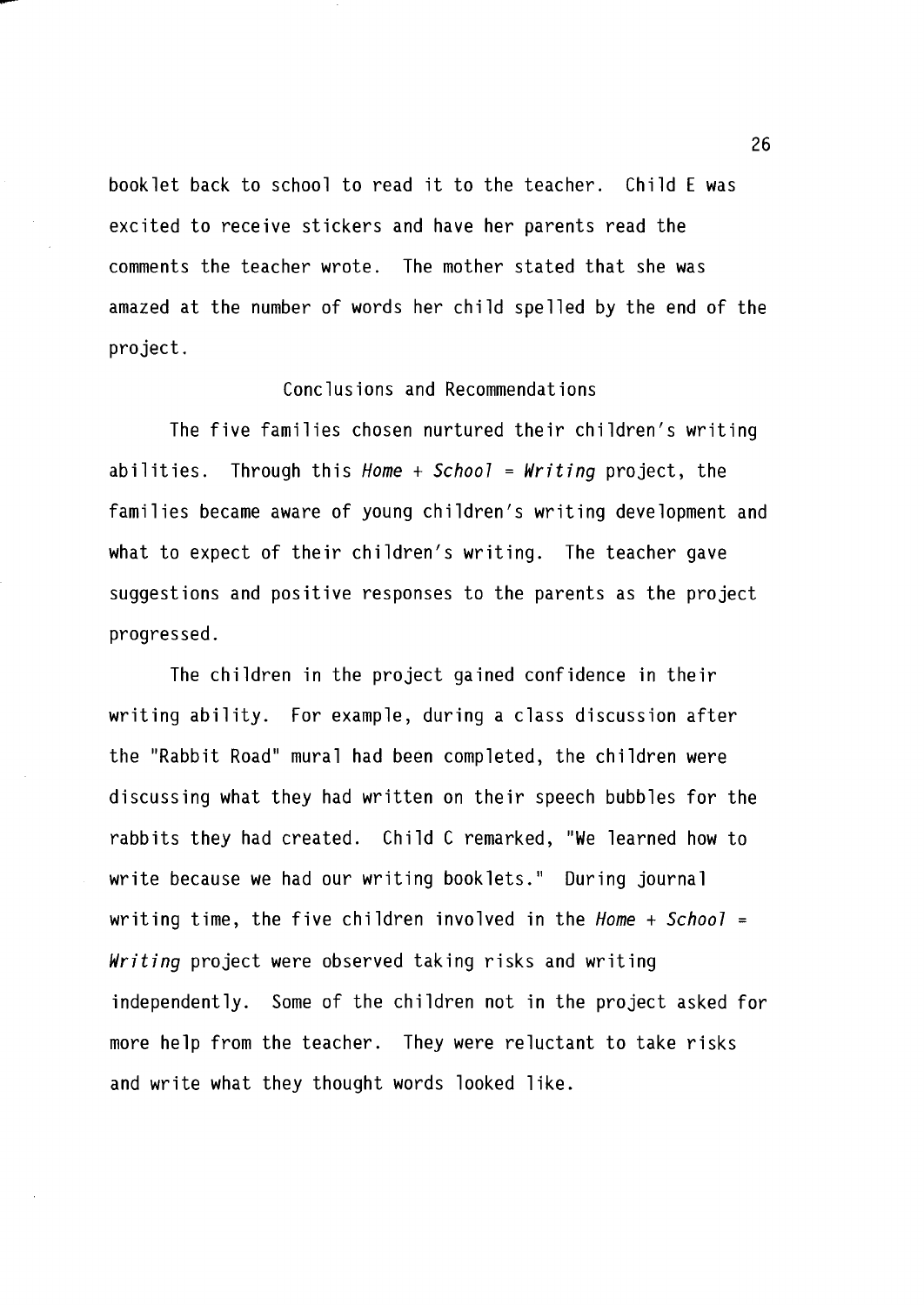The responses of one of the mothers in the project is an example of the project's benefits for parents. When she visited one day during writing activity time, she volunteered to assist the children. It was thrilling to observe her because she knew how to nurture the children's writing abilities.

If parents are willing to participate, the *Home+ School= Writing* project will be worth repeating for all kindergartners during another school year. Time does become a factor for the teacher. First, time is needed because the children will want to read to the teacher what they wrote at home. Second, time is needed because the teacher will want to write positive notes and suggestions on the back of the children's entries. The children that were involved in the project this year brought their booklets to school displaying them with enthusiasm and definitely claimed ownership for their writing. While smiling, they eagerly turned the pages in their booklets to find the last entry they had written at home. Reading, with inflection in their voices, what they had written at home with their families was convincing that the reading and writing processes are connected and that home and school partnerships can nurture children's writing abilities.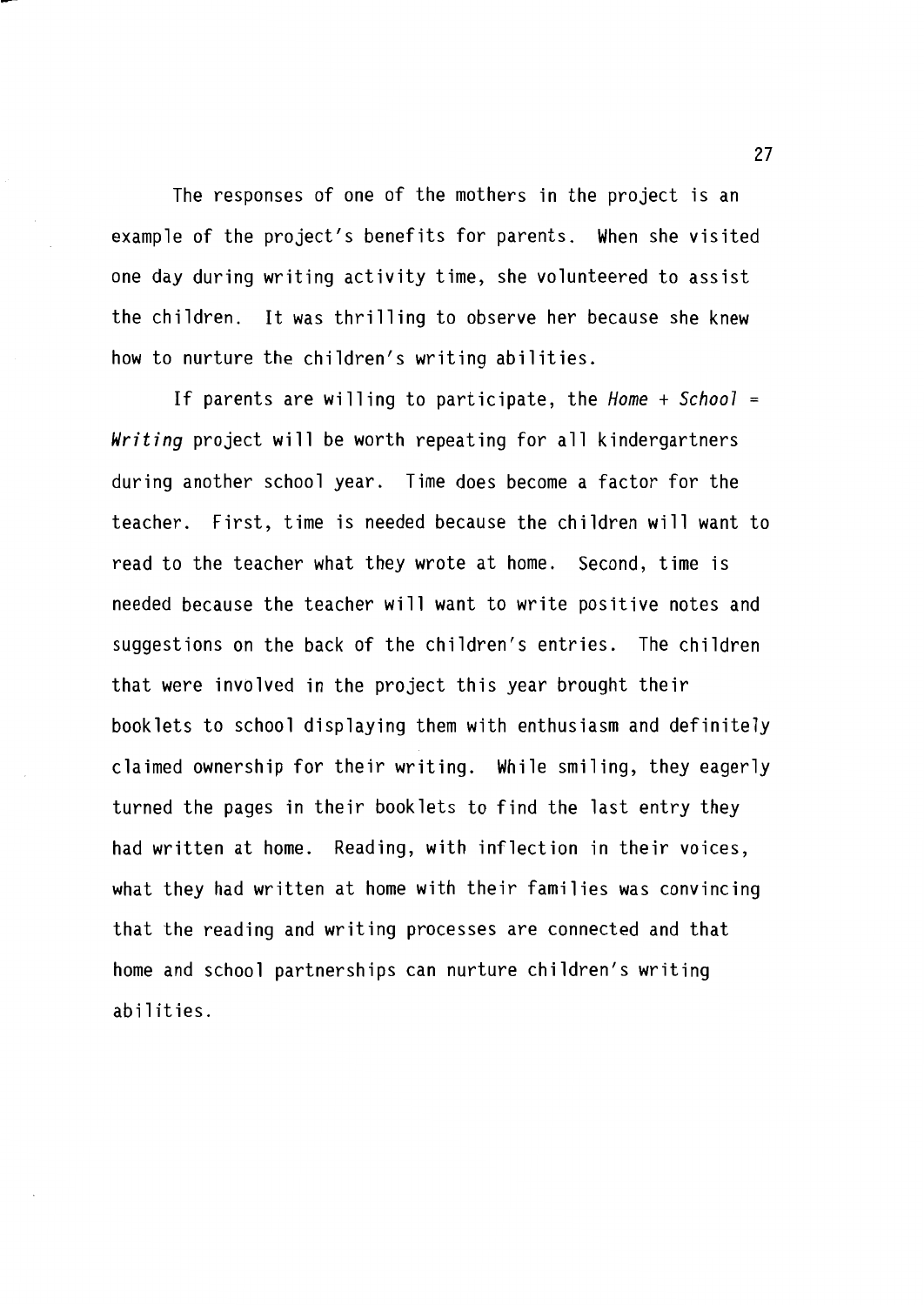#### References

- Barnhart, J. E., & Sulzby, E. (1986). How Johnny can write: Kindergarten children's uses of emergent writing systems (Report No. CS 210-397). San Francisco, CA: Northwestern University. (ERIC Document Reproduction Service No. ED 280 081)
- Calkins, L. M. (1983). Lessons from a child. Portsmouth, NH: Heinemann.
- Chan, L., & Louie, L. (1992). Developmental trend of Chinese preschool children in drawing and writing. Journal of Research in Childhood Education, §(2), 93-99.
- Clay, M. (1987). Writing begins at home. New Zealand: Heinemann.
- Dailey, K. A. (1991). Writing in kindergarten. Childhood Education, 67, 170-175.
- Danielson, K. E. (1992). Learning about early writing from response to literature. Language Arts, 69, 274-279.
- Dickinson, D. K., & Tabors, P. 0. (1991). Early literacy: Linkages between home, school and literacy achievement at age five. Journal of Research in Childhood Education, §(1), 30-45.
- Franklin, E. A. (1988). Reading and writing stories: Children creating meaning. The Reading Teacher, 42, 184-190.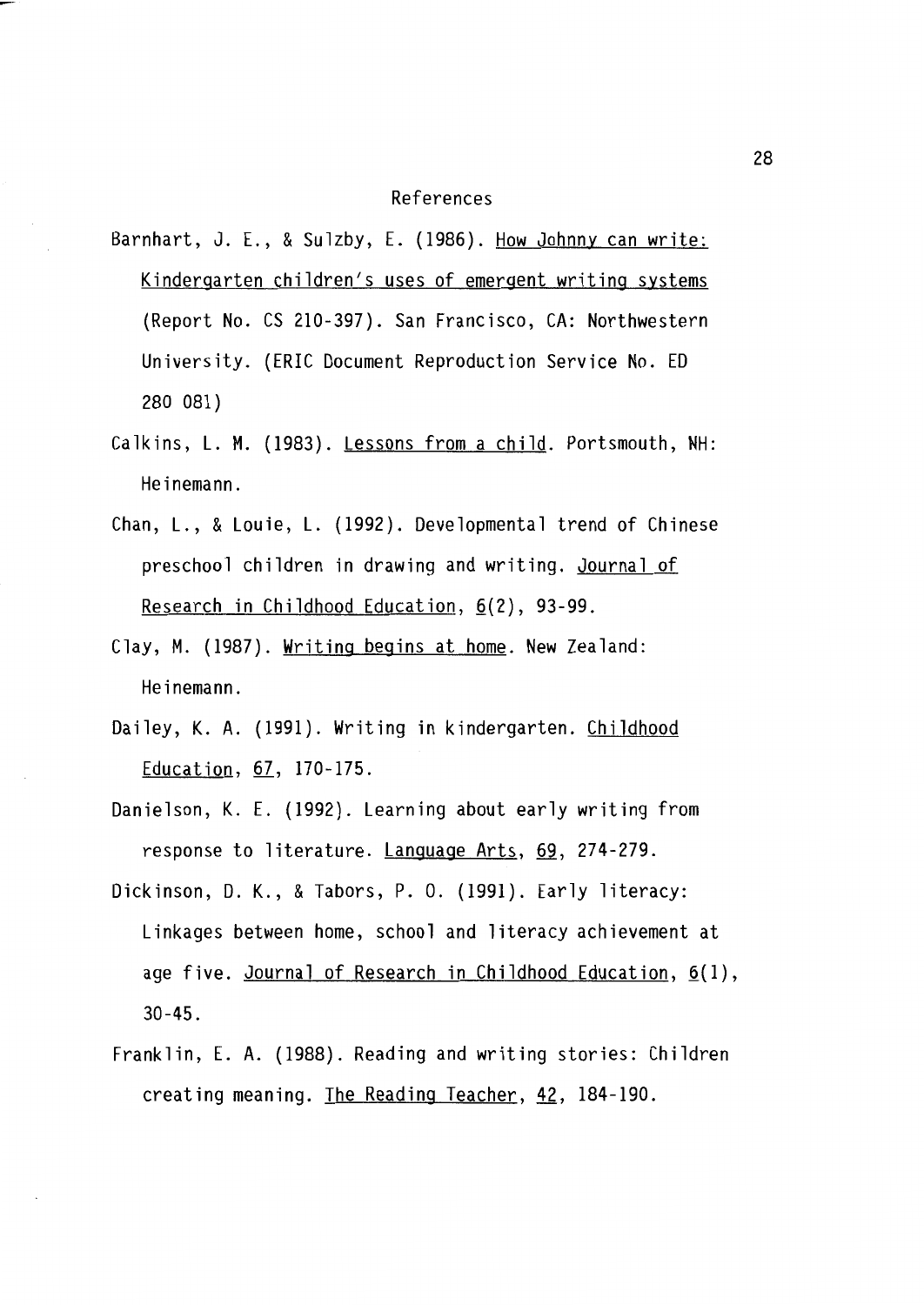- Hall, **N.** (1987). The emergence of literacy. Portsmouth, NH: Heinemann.
- Hannon, P., & James, S. (1990). Parents' and teachers' perspectives on pre-school literacy development. British Educational Research Journal, 16, 259-272.
- Hill, M. W. (1989). Home where reading and writing begin. Portsmouth, NH: Heinemann.
- Hoffman, S. (1987). The language of teaching. Childhood Education, 63, 356-361.
- Parkes, B. (1986). Learning to be literate-naturally. In N. Stewart-Dore (Ed.), Writing and reading to learn (pp. 9-20). Australia: Primary English Teaching Association.
- The primary program. (1993). Lincoln, NE: Nebraska Department of Education.
- Rasinski, T. V., & Fredericks, A. D. (1991). The second best reading advice for parents. The Reading Teacher, **44, 438-439.**
- Reutzel, D. R., & Fawson, P. C. (1990). Traveling tales: Connecting parents and children through writing. The Reading Teacher, 44, 222-227.
- Shook, S. E., Marrion, L. V., & Ollila, L. 0. (1989). Primary children's concepts about writing. Journal of Educational Research, 82(3), 133-138.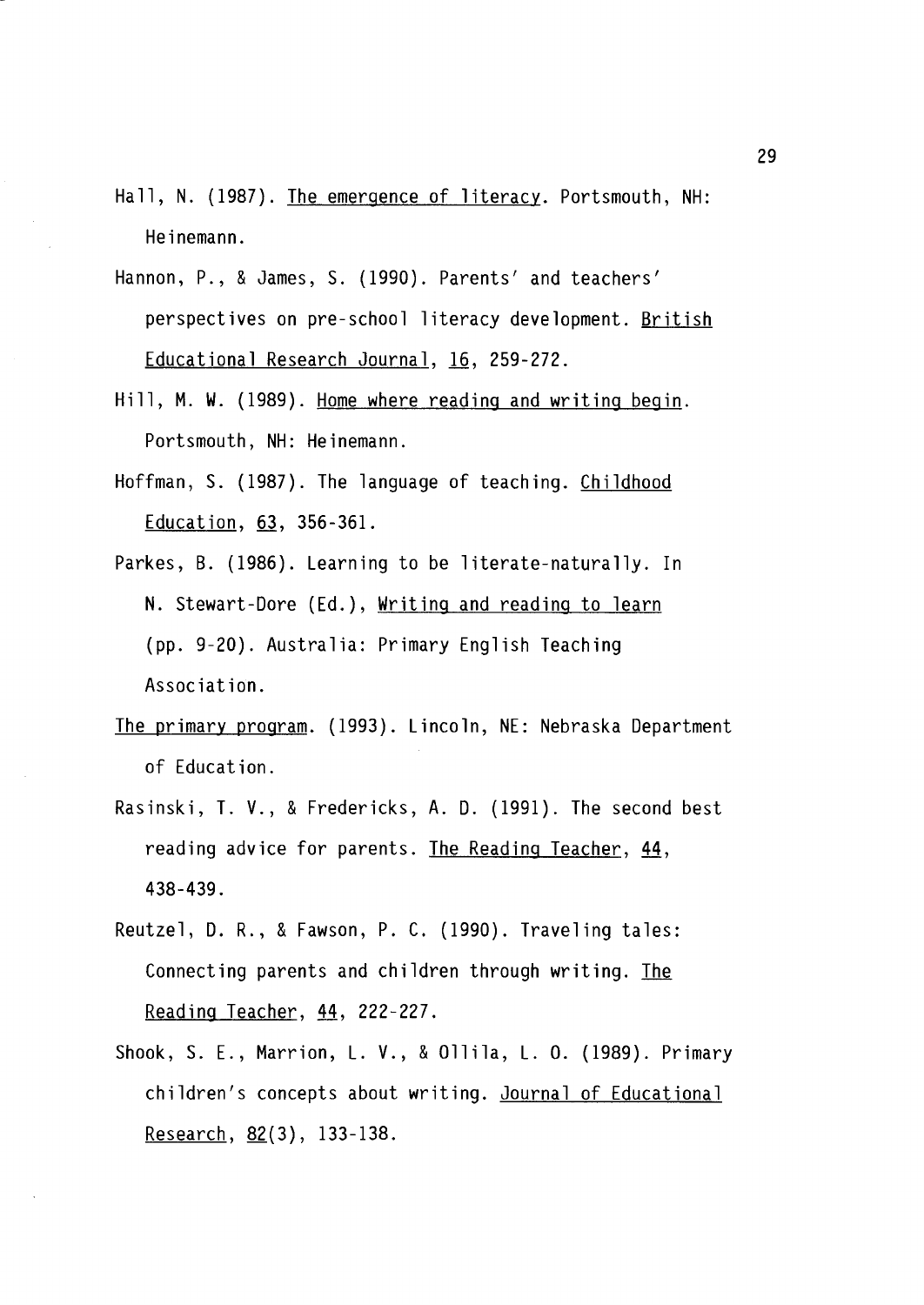- Strickland, D. S. (1990). Emergent literacy: How young children learn to read and write. Educational Leadership, 47(6), 18-23.
- Strickland, D. S., & Morrow, L. M. (1988a). New perspectives on young children learning to read and write. The Reading Teacher, 42, 70-71.
- Strickland, D. S., & Morrow, L. M. (1988b). Creating a print rich environment. The Reading Teacher, 42, 156-157.
- Strickland, D. S., & Morrow, L. M. (1988c). Reading, writing, and oral language. The Reading Teacher, 42, 240-241.
- Sulzby, E. (1993). Encouraging emergent writers. Scholastic Pre-K Today, Z(4), 30-31.
- Sulzby, E., & Teale, W. (1991). Emergent literacy. In R. Barr, M. L. Kamil, P. B. Mosenthal, & P. D. Pearson (Eds.), Handbook of reading research (pp. 727-757). New York: Longman.
- Sulzby, E., Teale, W. H., & Kamberelis, G. (1989). Emergent writing in the classroom: Home and school connections. In D. S. Strickland & L. M. Morrow (Eds.), Emerging literacy: Young children learn to read and write (pp. 63-79).

Delaware: International Reading Association.

Taylor, D. (1983). Family literacy. Portsmouth, NH: Heinemann. Taylor, D., & Dorsey-Gaines, C. (1988). Growing up literate. Portsmouth, NH: Heinemann.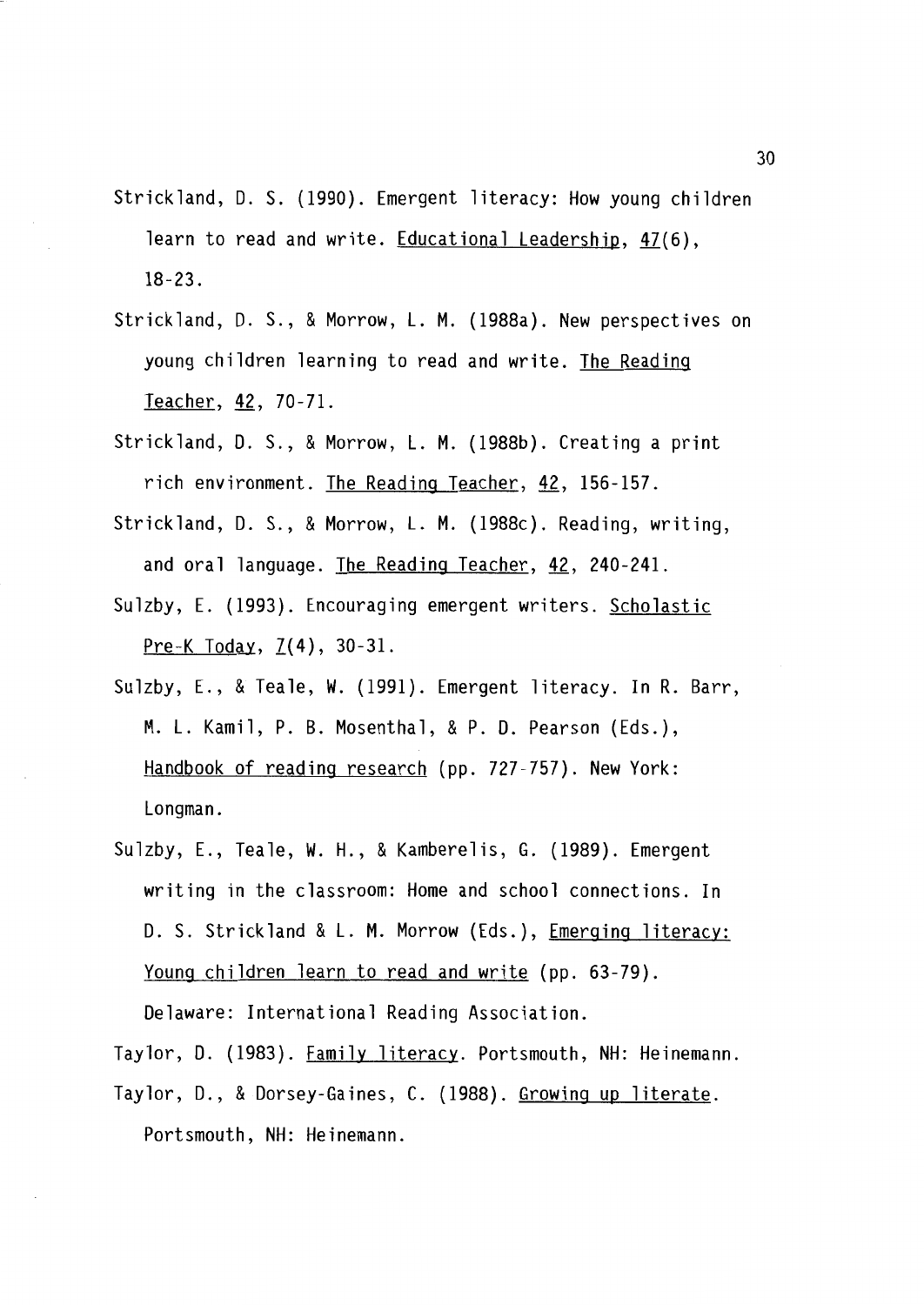- Taylor, D., & Strickland, D. S. (1986). Family storybook reading. Portsmouth, NH: Heinemann.
- Voss, M. M. (1993). "I just watched": Family influences on one child's learning. Language Arts, 70, 632-641.
- Walton, S. (1989). Katy learns to read and write. Young Children, 44(5), 52-57.
- Winter, M., & Rouse, J. (1990). Fostering intergenerational literacy: The Missouri parents as teachers program. The Reading Teacher, 43, 382-386.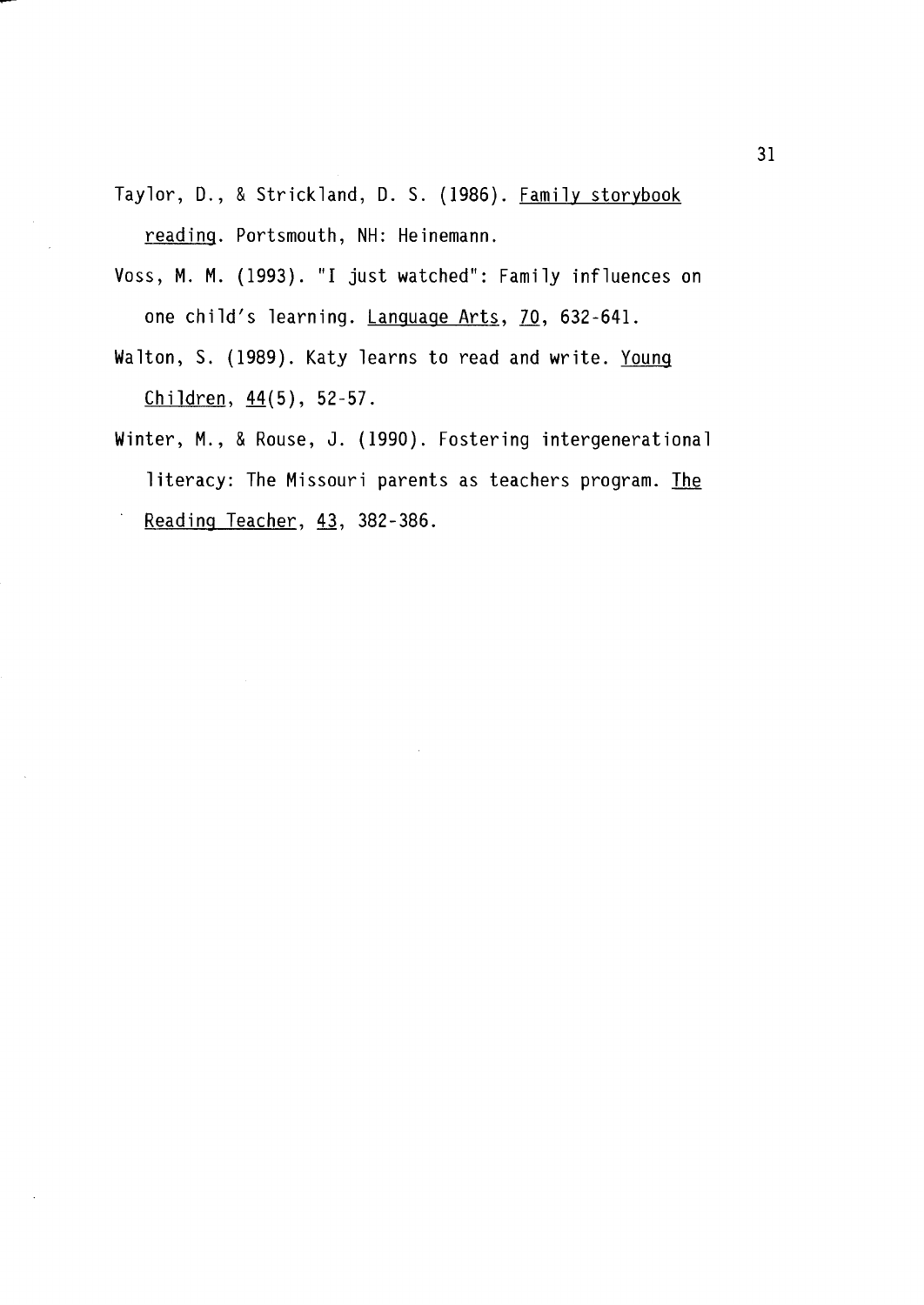## Appendix A

#### **Agreement**

September 12, 1994

Hi,

I am writing to ask you to participate with me in my Graduate Project. I am inviting 5 Hoover families to participate. It should be fun as well as a learning experience<br>for all of us.

The Graduate Project has to do with involving kindergarten<br>parents and their children in the writing process. Each of you will receive a *Home + School = Writing* booklet. I am asking that at least one or two times a week you be involved with your child in your home in the writing process. The *Home+ School= Writing*  booklet will travel back and forth in your child's school bag. I will make comments or suggestions as needed.

I plan on having a short meeting in the near future for all of us to discuss the project and the writing process. The meeting will possibly be this week yet or early next week depending on your schedules. I am hoping that at least one parent can attend this short meeting. Children do not need to come to this meeting. I will give each of you a call after I receive all the responses.

Please return the bottom section by Wed., Sept. 14. If you marked Yes, I thank you and look forward to this home-school writing partnership with great anticipation. See you soon and happy writing.

Please return this bottom section by Wed., Sept. 14.

- 
- Yes, I would like to participate in this home-school writing partnership.
- No, I would not like to participate in this home-school writing partnership.

I was wondering if someone from your family (mom or dad) could meet on Thurs., Sept. 15 at 4:00 at Hoover Elementary? (yes or no) THANKS AGAIN!!!!!!